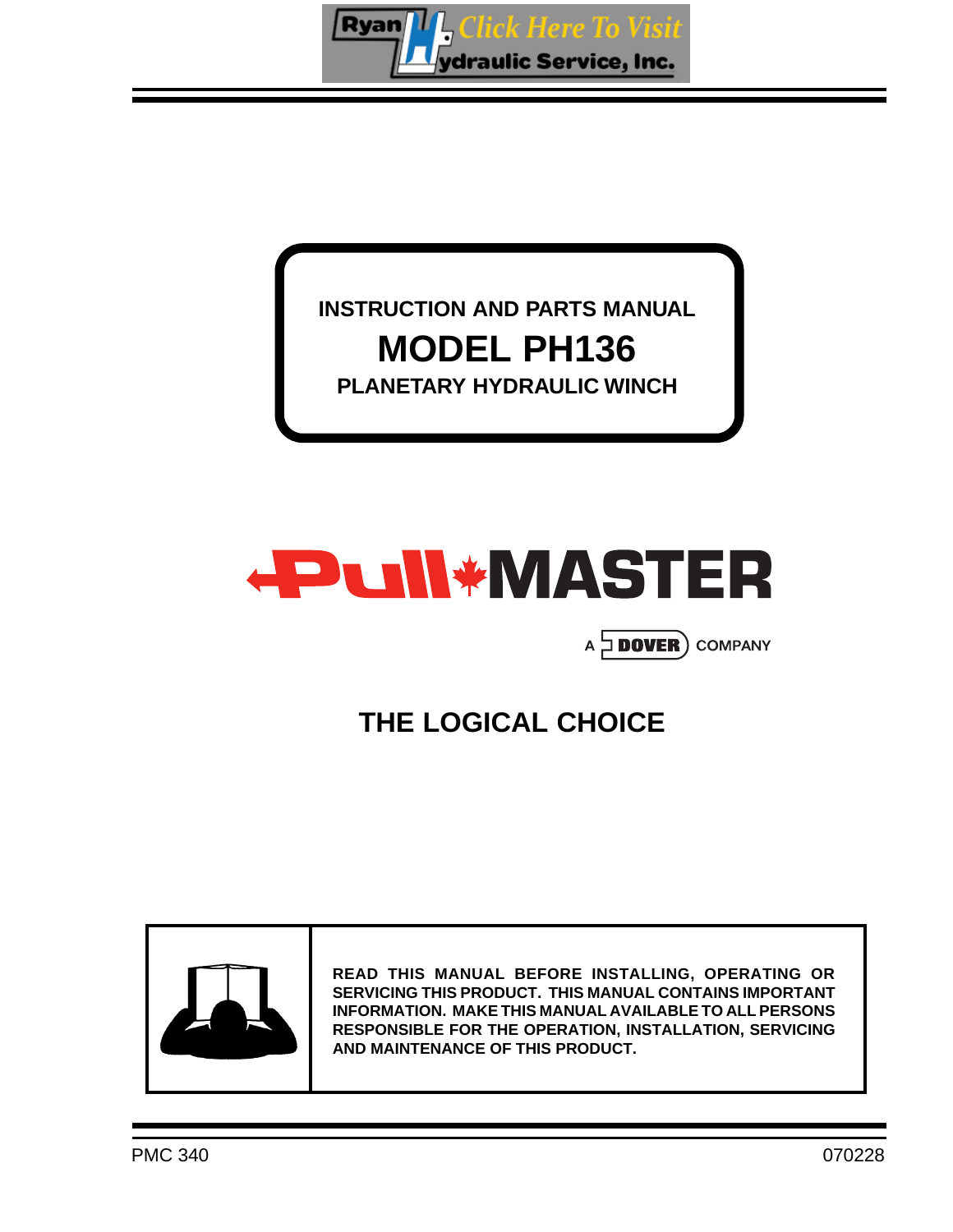### **Pullmaster Limited Warranty**

**Effective 8/1/2008** *SUPERSEDES ALL PRIOR WARRANTIES*

Seller warrants that each article (whether Gear Drive Products, Brake Products and/or Winch Products, all of which are covered hereunder) sold under this order shall at the time of shipment (i) conform to applicable specifications, and (ii) be free from defects in material and **workmanship during normal and ordinary use and service (the "Warranty").**

Buyer's exclusive remedy and Seller's sole obligation under this Warranty shall be, at Seller's option, to repair or replace any article or part thereof which has proven to be defective, or to refund the purchase price of such article or part thereof. Buyer acknowledges that Buyer is knowledgeable concerning the articles covered by this Warranty and sold in connection therewith which are being purchased, that Buyer has **reviewed this Warranty and that the remedies provided hereunder are adequate and acceptable to Buyer.**

This Warranty shall expire one (1) year from the date the article is first shipped by Seller. Notice of claimed breach of this Warranty must be given by Buyer to Seller within the applicable period. Such notice shall include an explanation of the claimed warranty defect and proof of date of purchase of the article or part thereof for which warranty coverage is sought. No allowances shall be made by Seller for any transportation, labor charges, parts, "in and out" costs, adjustments or repairs, or any other work, unless such items are authorized in writing and in advance by Seller. Nor shall Seller have any obligation to repair or replace items which by their nature are expendable.

If an article is claimed to be defective in material or workmanship, or not to conform to the applicable specifications, Seller will either examine the article at Buver's site or issue shipping instructions for return to Seller. This Warranty shall not extend to any articles or parts thereof which have been installed, used, or serviced otherwise than in conformity with Seller's applicable specifications, manuals, bulletins, or instructions, or which shall have been subjected to improper installation, operation, or usage, misapplication, neglect, incorrect installation, overloading, or employment for other than normal and ordinary use and service. This Warranty shall not apply to any article installation, overloading, or employment for other than normal and ordinary use and which has been repaired, altered or disassembled, or assembled by personnel other than those of Seller. This Warranty shall not apply to any article upon which repairs or alterations have been made (unless authorized in writing and in advance by Seller). This Warranty shall not apply to any articles or parts thereof furnished by Seller to Buyer's specifications and/or furnished by Buyer or acquired from others at **Buyer's request.**

**SELLER MAKES NO EXPRESS WARRANTIES AND NO IMPLIED WARRANTIES OF ANY KIND, OTHER THAN THE WARRANTY** EXPRESSLY SET FORTH ABOVE. SUCH WARRANTY IS EXCLUSIVE AND IS MADE AND ACCEPTED IN LIEU OF ANY AND ALL **OTHER WARRANTIES, EXPRESS OR IMPLIED, INCLUDING WITHOUT LIMITATION THE IMPLIED WARRANTIES OF MERCHANTABILITY AND FITNESS FOR A PARTICULAR PURPOSE.**

Buyer expressly agrees that Seller is not responsible to perform any work or investigation related in any way to tensional vibration issues and is not responsible for the detection or remedy of Natural Frequency Vibration of the mechanical system in which the unit is installed. Buyer acknowledges, understands and agrees that this Warranty does not cover failures of the unit which result in any manner from the operation of the machine or unit at vibration frequencies at or near the natural frequency vibration of the machine in such a way that damage may result. Buyer expressly agrees that Seller is not responsible for failure damage or accelerated wear caused by machine or ambient vibration. Further, Buyer acknowledges and agrees that Buyer is always solely responsible for determination and final approval of the "application factor" which may be used in Seller's calculations, and this application factor is 1.0 unless otherwise stated in Seller's quotation **specifications.**

The remedies for this Warranty shall be only those expressly set forth above, to the exclusion of any and all other remedies of whatsoever kind. The limited remedies set forth above shall be deemed exclusive, even though they may fail their essential purpose. No agreement varying or extending the foregoing Warranty, remedies, exclusions, or limitations shall be effective unless in a writing signed by an executive officer of Seller and Buyer. This Warranty is non-transferable. If a party who had purchased articles from Buyer, or from persons in privity with Buyer, brings any action or proceeding against Seller for remedies other than those set forth in this Warranty, Buyer agrees to defend Seller against the claims asserted in such action or proceeding at Buyer's expense, including the payment of attorneys' fees and costs, and indemnify Seller and hold Seller harmless of, from and against all such claims, actions, proceedings or judgments therein. Buyer also agrees to defend and indemnify Seller of, from and against any loss, cost, damage, claim, debt or expenses, including attorneys' fees, resulting from any claims by Buyer or third parties to property or injury to persons resulting from faulty installation, repair or modification of the article and misuse or negligent operation or use of the article, whether or not such damage to property or injury to persons may be caused by defective material, workmanship, or construction. ADVISORY: Winches and hoists are not approved for lifting or handling *personnel or persons unless specifically approved in writing from Seller for the specific intended application.*

Under no circumstances shall Seller be liable (i) for any damage or loss to any property other than the warranted article or part thereof, or (ii) for any special, indirect, incidental, or consequential damage or loss, even though such expenses, damages, or losses may be foreseeable.

The foregoing limitations on Seller's liability in the event of breach of warranty shall also be the absolute limit of Seller's liability in the event of Seller's negligence in manufacture, installation, or otherwise, with regard to the articles covered by this Warranty, and at the expiration of the Warranty period as above stated, all such liabilities shall terminate. Buyer's purchase of any article(s) covered by this Warranty shall constitute acceptance of the terms and conditions hereof and shall be binding upon Buyer and Buyer's representatives, heirs and assigns. The laws of the Province of British Columbia shall govern Buyer's rights and responsibilities in regard to this Warranty and the transaction(s) subject thereto, and the Province of British Columbia shall be the exclusive forum and jurisdiction for any action or proceedings brought by Buyer in connection herewith or any dispute hereunder. If any of the terms and conditions contained within this Warranty are void, the **remaining provisions thereof are and shall remain valid and enforceable.**

**Note:** *Prices and specifications contained in this price book are subject to change without notice.*

**US.DIST.01.01.07 [PULLMASTER LOGO]**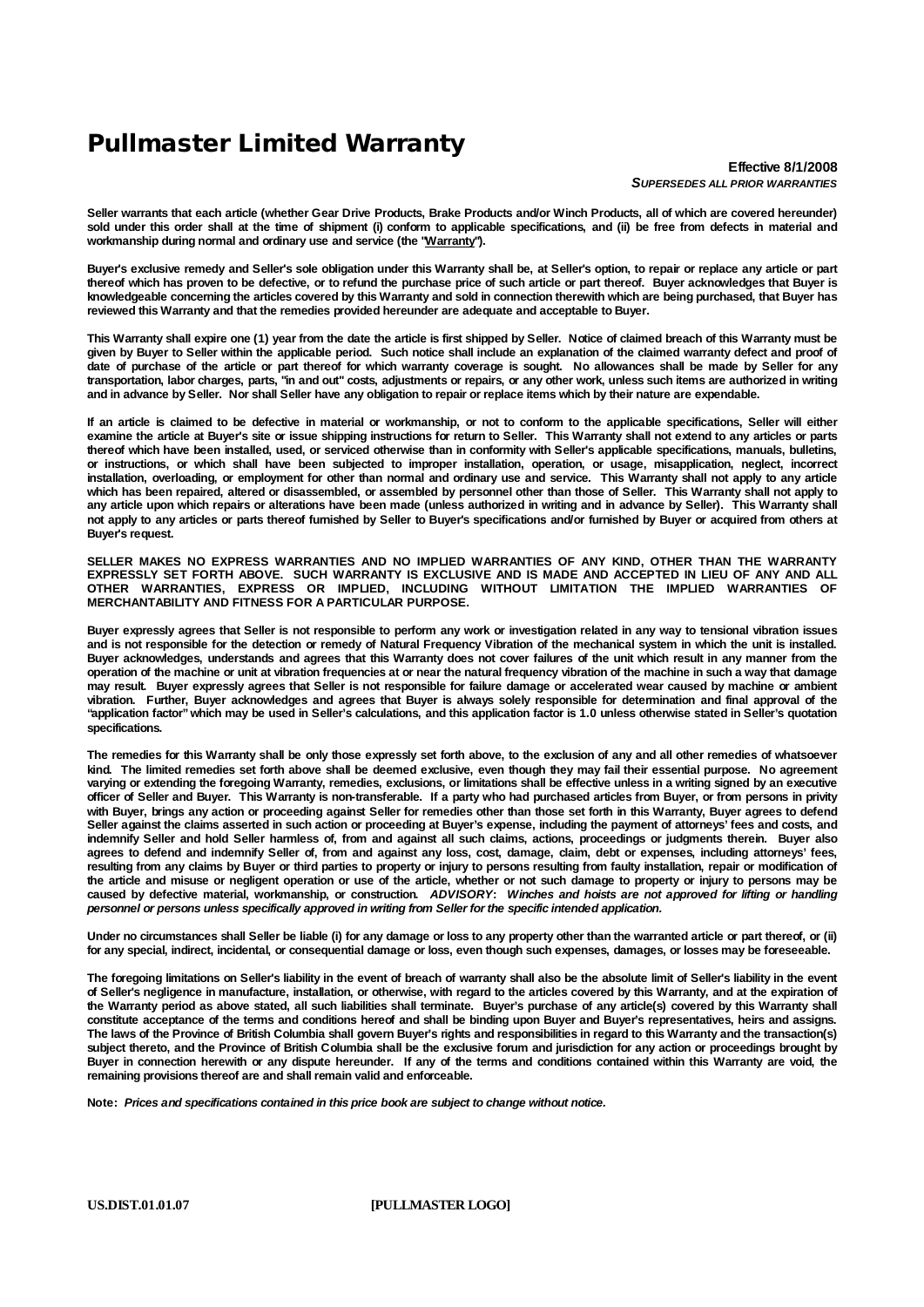## **SAFETY RECOMMENDATIONS**

## **WARNING**

#### **FAILURE TO COMPLY WITH THE FOLLOWING SAFETY RECOMMENDATIONS AND LOCAL RULES AND REGULATIONS COULD RESULT IN PROPERTY DAMAGE, SEVERE INJURY OR DEATH.**

- 1. Do not install, operate or service Planematic drive before reading and understanding manufacturer's instructions.
- 2. The Planematic drive described herein is not designed for operations involving lifting or moving personnel.
- 3. Do not lift or carry loads over people.
- 4. Do not exceed recommended operating pressure (psi) and operating volume (gpm).
- 5. Do not jerk the Planematic drive. Always smoothly accelerate and decelerate load.
- 6. Do not operate a damaged, noisy or malfunctioning Planematic drive.
- 7. Do not leave a load suspended for any extended period of time.
- 8. Never leave a suspended load unattended.
- 9. The Planematic drive should be maintained and operated by qualified personnel.
- 10. Inspect Planematic drive mounting bolts and hoses before each shift.
- 11. Warm up equipment before operating Planematic drive, particularly at low ambient temperatures.
- 12. Do not weld any part of the Planematic drive.
- 13. Verify circulation return before operating Planematic drive.
- 14. Ensure equipment stability before operating Planematic drive.
- 15. Wear proper clothing to avoid entanglement in rotating machinery.
- 16. Always stand clear of the load.
- 17. Use only recommended hydraulic oil.
- 18. Keep hydraulic system clean and free from contamination at all times.
- 19. Maintain Planematic drive and equipment in good operating condition. Perform scheduled maintenance regularly.
- 20. In case of a power failure or breakdown leading to an unexpected stop of the hydraulic power circuit, stand clear of the area and the load being hoisted. Take the necessary precautions to prevent access to the area where the load is halted.
- 21. The noise level of the Planematic drive is 86 dBA measured on a distance of 1.00 meter, 1.60 meters high. The measuring equipment used was: Realistic #42-3019.
- 22. Clean up any oil spillage immediately.
- 23. Wear proper clothing and personal protection equipment such as footwear, safety goggles and a hard hat. Read manual first.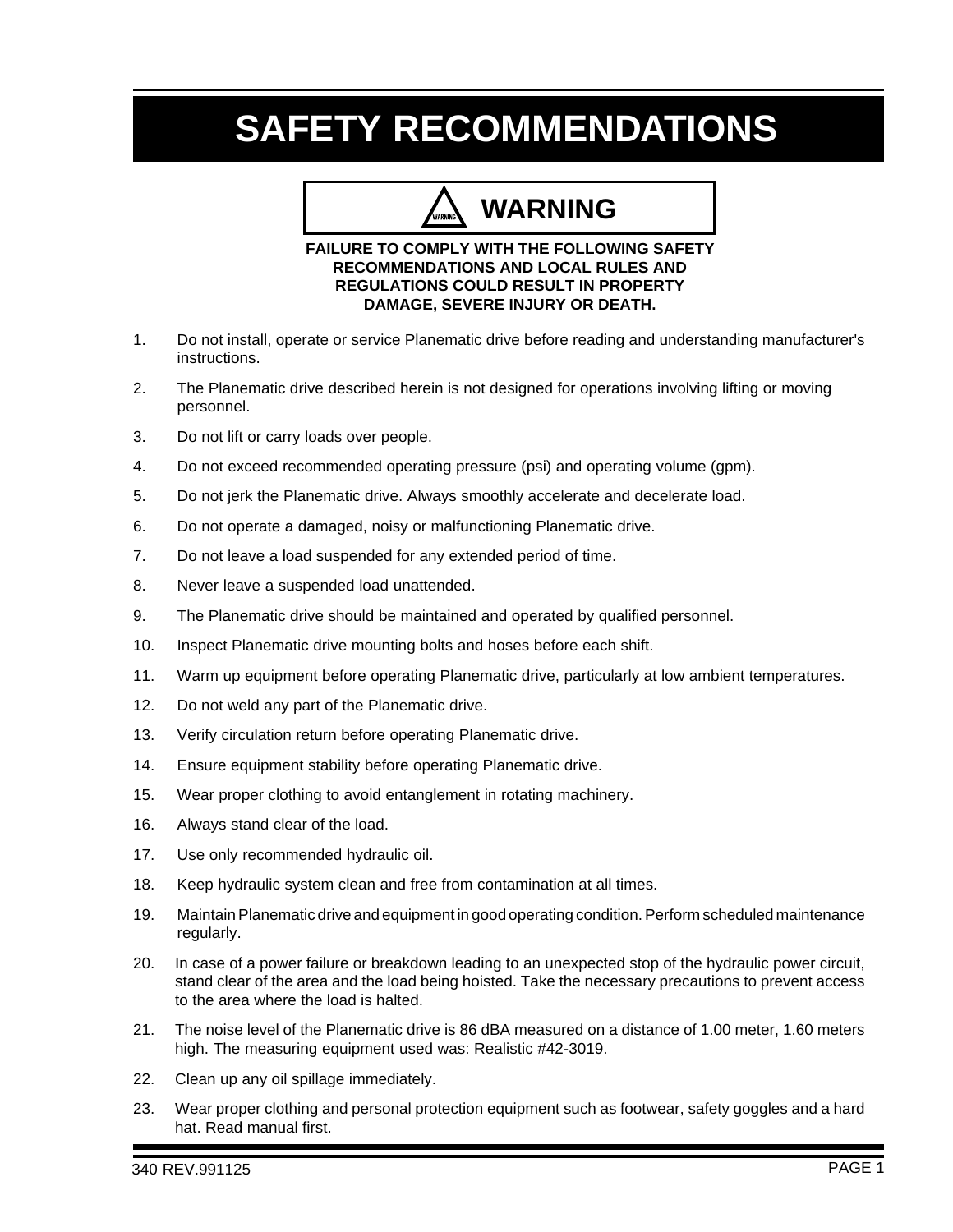# **DESCRIPTION OF THE MODEL PH136**

The PULLMASTER Planematic drive is a high performance, highly efficient, planetary hydraulic drive with reversing speed 4.7 times faster than forward speed.

The main components of this unit are:

- ✛ hydraulic motor
- ✛ brake housing
- ✛ hydraulically released multi-disc brake with static and dynamic function
- ✛ primary planetary reduction
- ✛ final drive housing
- ✛ final planetary reduction
- ✛ output shaft

#### **FUNCTION IN FORWARD ROTATION:**

In forward rotation the torque and rpm of the hydraulic motor are transmitted to the sungear of the primary planet reduction. The sprag clutch which connects the motor drive shaft to the automatic brake assembly permits free rotation in forward direction.

The output torque and rpm of the primary reduction are transmitted to the final reduction by the final sungear which is splined to the primary planet hub. The output shaft is splined to the final planet hub. When the rotation is stopped, the suspended load or the tension in the reverse direction causes the sprag clutch to lock and the maximum permissible load is held safely by the disc brake. The pressure required to rotate the output shaft may vary from 50 to 250 psi (3 to 17 bar) without load, depending upon speed.

#### **FUNCTION IN REVERSE ROTATION:**

In reverse rotation, hydraulic pressure from the reversing side of the hydraulic motor is channelled to the brake piston, causing the brake piston to release the multi-disc brake against the brake springs. The sprag clutch locks motor drive shaft with the connecting shaft. Connecting shaft coupled with brake hub and primary internal gear causes the primary reduction to rotate at the rpm of hydraulic motor, thus eliminating the primary reduction. Elimination of primary reduction in this manner increases the output shaft speed and decreases the output torque 4.7 times of forward direction. Based on standard motor, pressure required to rotate the output shaft, without load depending upon speed, may vary from 500 to 1100 psi (34 to 76 bar).

If the applied load drives the Planematic faster than desired, the motor consumes more oil than is supplied and pressure at the reversing port decreases. The brake partially applies and slows the drive. In this manner, the motor continuously regulates brake pressure to safely and smoothly control the load without counterbalance or holding valves.

The partially applied brake results in temperature. This temperature is dissipated by an internal circulation flow, supplied out of the hydraulic motor or from an external source. For models with external circulation, required flow is approximately 7 (US) gpm (26 l/min). The circulation return line must go to the reservoir directly.

**IMPORTANT:** For proper drive function, system back pressure in the brake housing and at the motor return port must never exceed the allowable limits listed in the SPECIFICATIONS section of this manual.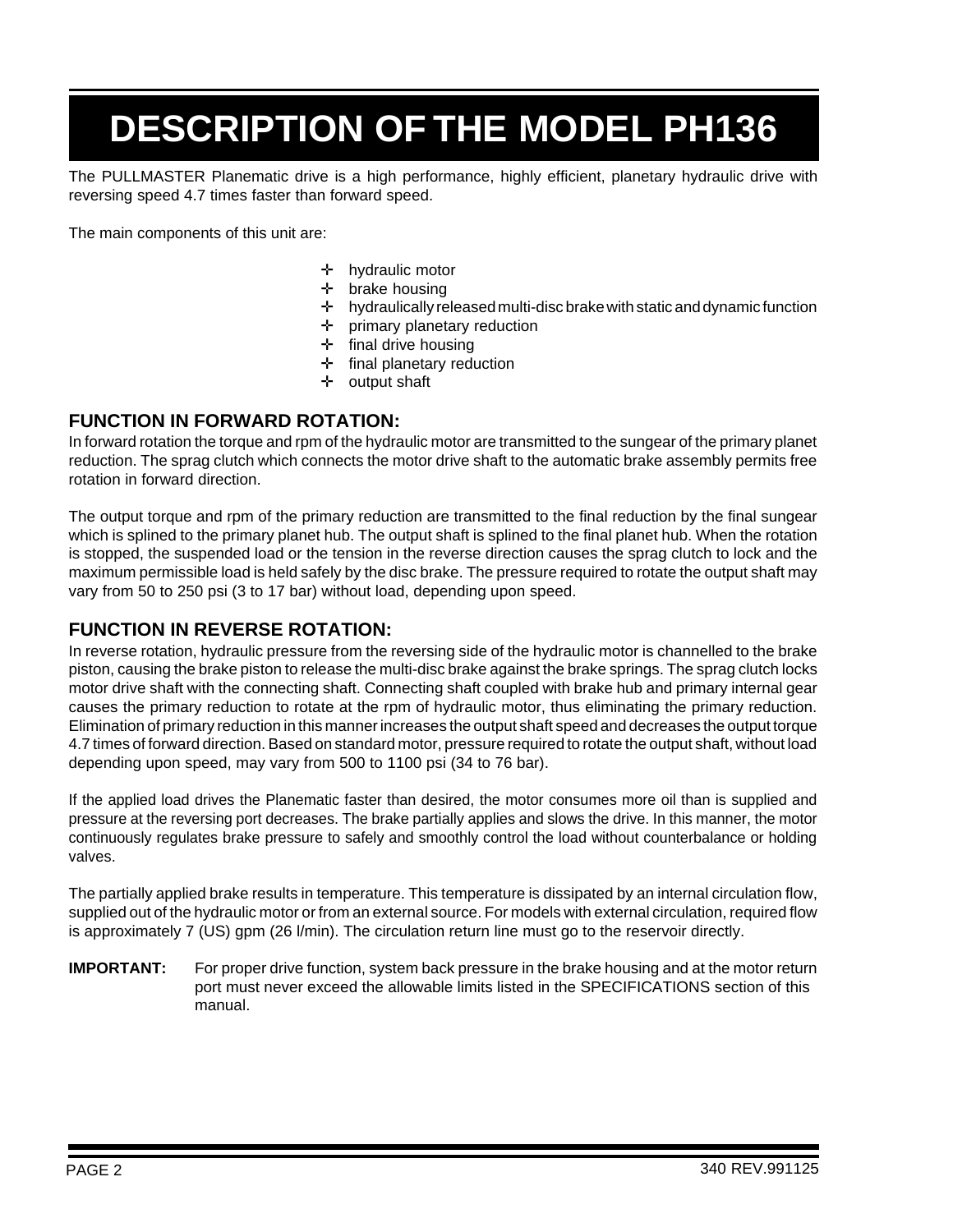### **MODEL PH136 MODEL CODING FOR PLANEMATIC DRIVE**



Describes features not identified by preceding codes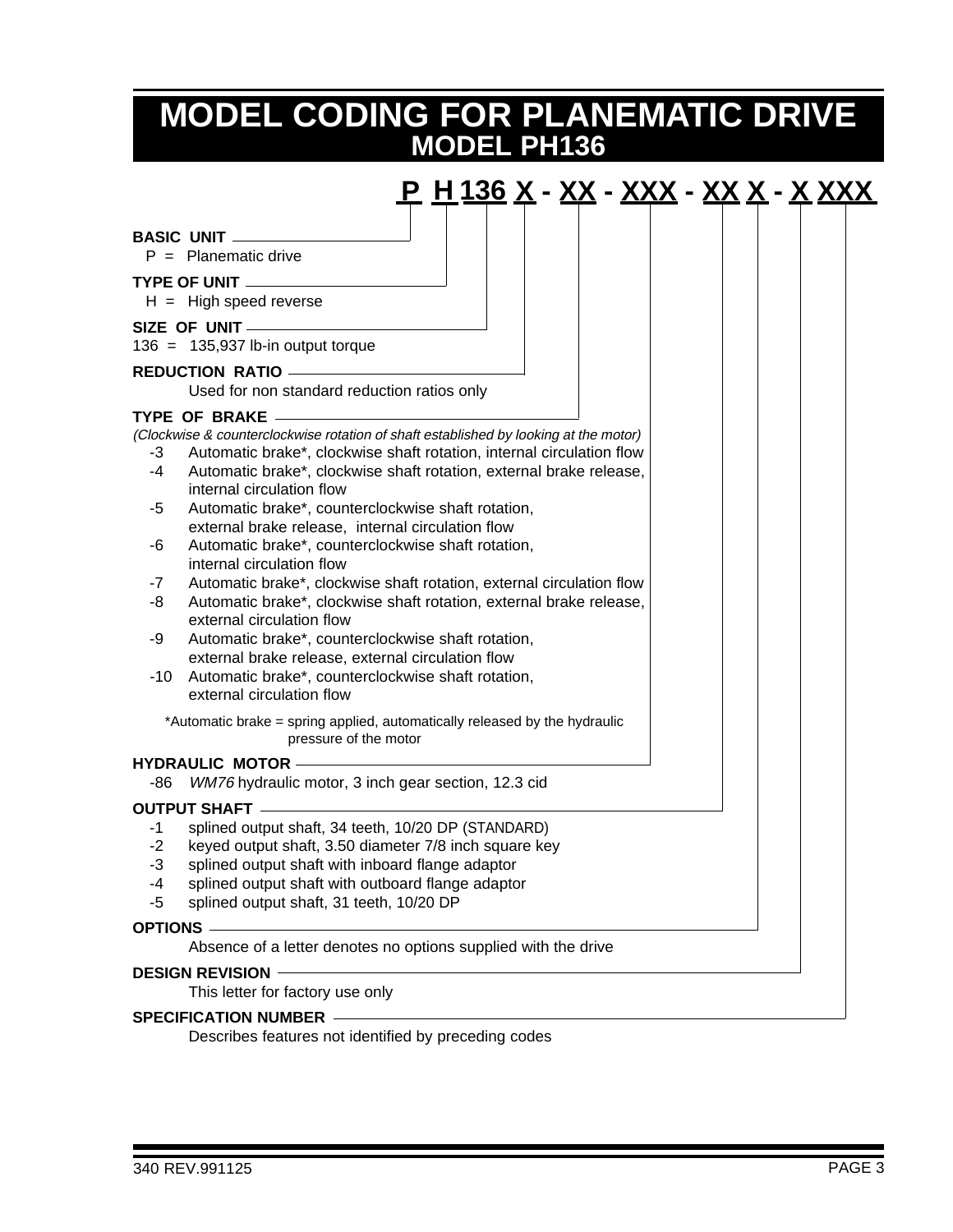# **OPTIONS**

#### **REDUCTION RATIO:**

The reduction ratio of the standard PULLMASTER Planematic drive is 40.8:1. Drives with different reduction ratios and altered output performances are optionally available.

#### **TYPE OF BRAKE:**

The standard PULLMASTER Planematic drive output shaft rotates forward in clockwise direction as viewed from the motor end of the unit. Standard brake is effective only during reverse rotation and automatically functions during operation.

Drives with counterclockwise forward rotation and drives with brake effective in both directions are optionally available. Drives with porting to allow brake release from an external power source are optionally available.



**FAILURE TO PROPERLY VENT EXTERNAL BRAKE RELEASE PORT WILL TRAP BRAKE PRESSURE AND ALLOW THE LOAD TO DROP, CAUSING PROPERTY DAMAGE, SEVERE INJURY OR DEATH. PLANEMATIC DRIVES SUPPLIED WITH EXTERNAL RELEASE OPTION MUST BE CONNECTED ACCORDING TO "TYPICAL HYDRAULIC CIRCUIT".**

#### **OUTPUT SHAFT:**

The standard PULLMASTER Planematic drive has a 34 teeth, 10/20 DP splined output shaft. Drives with keyed or splined output shafts or adaptor flanges are optionally available.

#### **OPTIONAL GEAR SECTION FOR THE HYDRAULIC MOTOR:**

The performance of the standard PULLMASTER Planematic drive can be changed by using different gear sections. (Contact the factory for performance information.)

#### **HYDRAULIC MOTORS FOR HIGH PRESSURE HYDRAULIC SYSTEMS:**

The operating pressure of the standard PULLMASTER Planematic drive is limited to 2500 psi (172 bar). For hydraulic systems operating with a higher range of hydraulic pressure, the drive can be supplied with a hydraulic piston motor, which will provide for the same basic performance. (Contact the factory for this requirement.)

The PULLMASTER WINCH CORPORATION may consider other options for quantity requirements.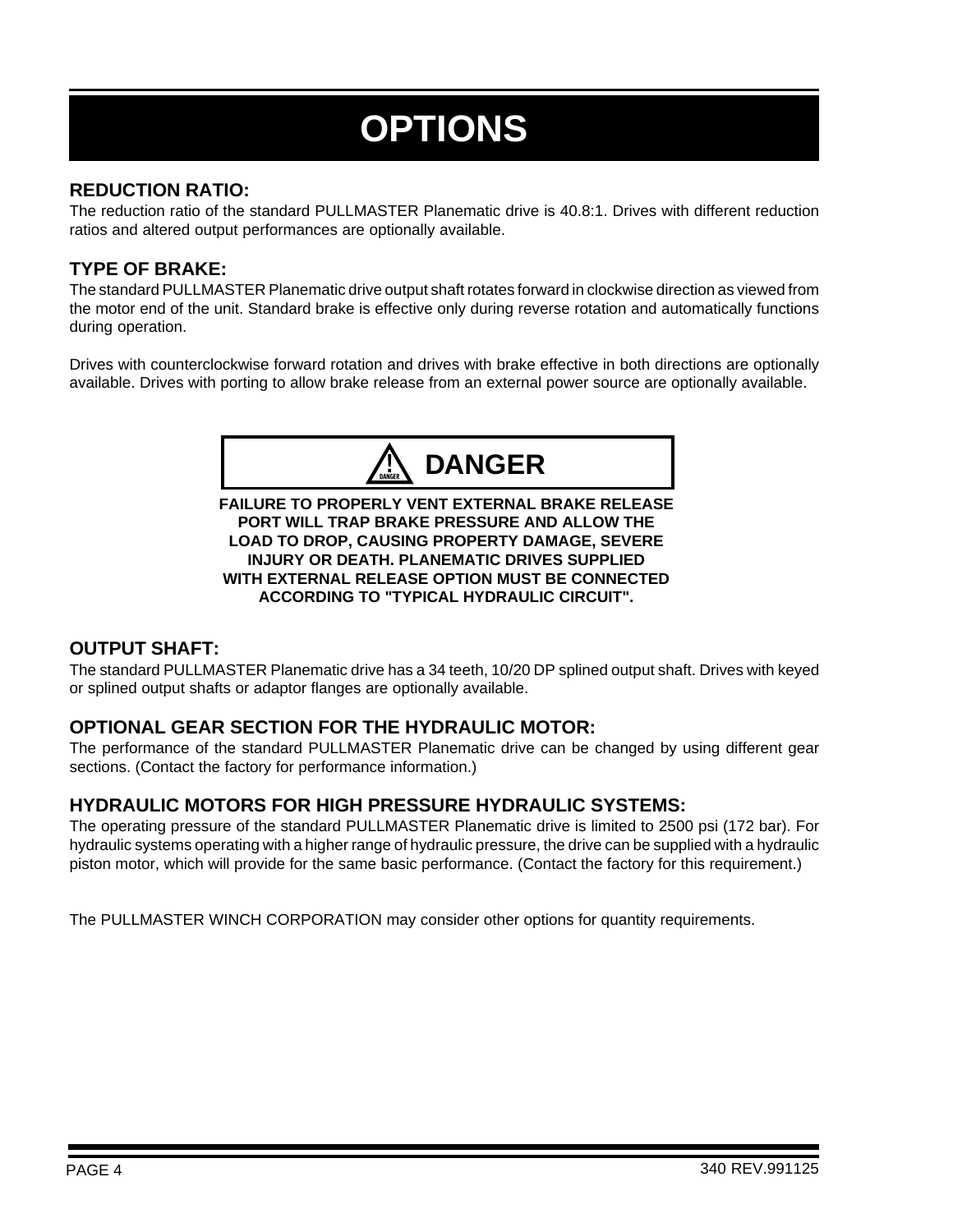# **SPECIFICATIONS**

Performance specifications are based on standard hydraulic motor and gear ratio. Performance specifications for Planematic drives supplied with optional motors and/or reductions are provided in attached supplement.

| <b>MAXIMUM OUTPUT TORQUE:</b>                              |                                         |                          |                    |
|------------------------------------------------------------|-----------------------------------------|--------------------------|--------------------|
|                                                            | Forward:                                | 135,937 lb-in            | 15,359 Nm          |
|                                                            | Reverse:                                | 29,127 lb-in             | 3,291 Nm           |
| <b>MAXIMUM OUTPUT RPM:</b>                                 |                                         |                          |                    |
|                                                            | Forward:                                | 49 rpm                   |                    |
|                                                            | Reverse:                                | 229 rpm                  |                    |
|                                                            | <b>MAXIMUM OPERATING PRESSURE:</b>      | 2,500 psi                | 172 <sub>bar</sub> |
| <b>MAXIMUM OPERATING VOLUME:</b>                           |                                         | 115 (US) gpm             | 435 l/min          |
| <b>MINIMUM OPERATING VOLUME:</b>                           |                                         | 30 (US) gpm              | 114 l/min          |
| <b>REDUCTION RATIO:</b>                                    |                                         |                          |                    |
|                                                            | Forward:                                | 40.8:1                   |                    |
|                                                            | Reverse:                                | 8.8:1                    |                    |
| <b>OUTPUT SHAFT:</b> Axial or Radial load                  |                                         | See OVERHUNG LOAD RATING |                    |
| PERFORMANCE AT VARYING<br><b>PRESSURE OR VOLUME:</b>       |                                         | See PERFORMANCE GRAPHS   |                    |
| <b>AT MOTOR RETURN PORT:</b>                               | <b>PERMISSIBLE SYSTEM BACK PRESSURE</b> | 65 psi                   | 4.5 bar            |
| <b>PERMISSIBLE PRESSURE</b><br>AT CIRCULATION SUPPLY PORT: |                                         | 30 psi                   | 2 bar              |
| <b>CIRCULATION OIL VOLUME:</b>                             | Models with external circulation        | 7 gpm                    | 26 l/min           |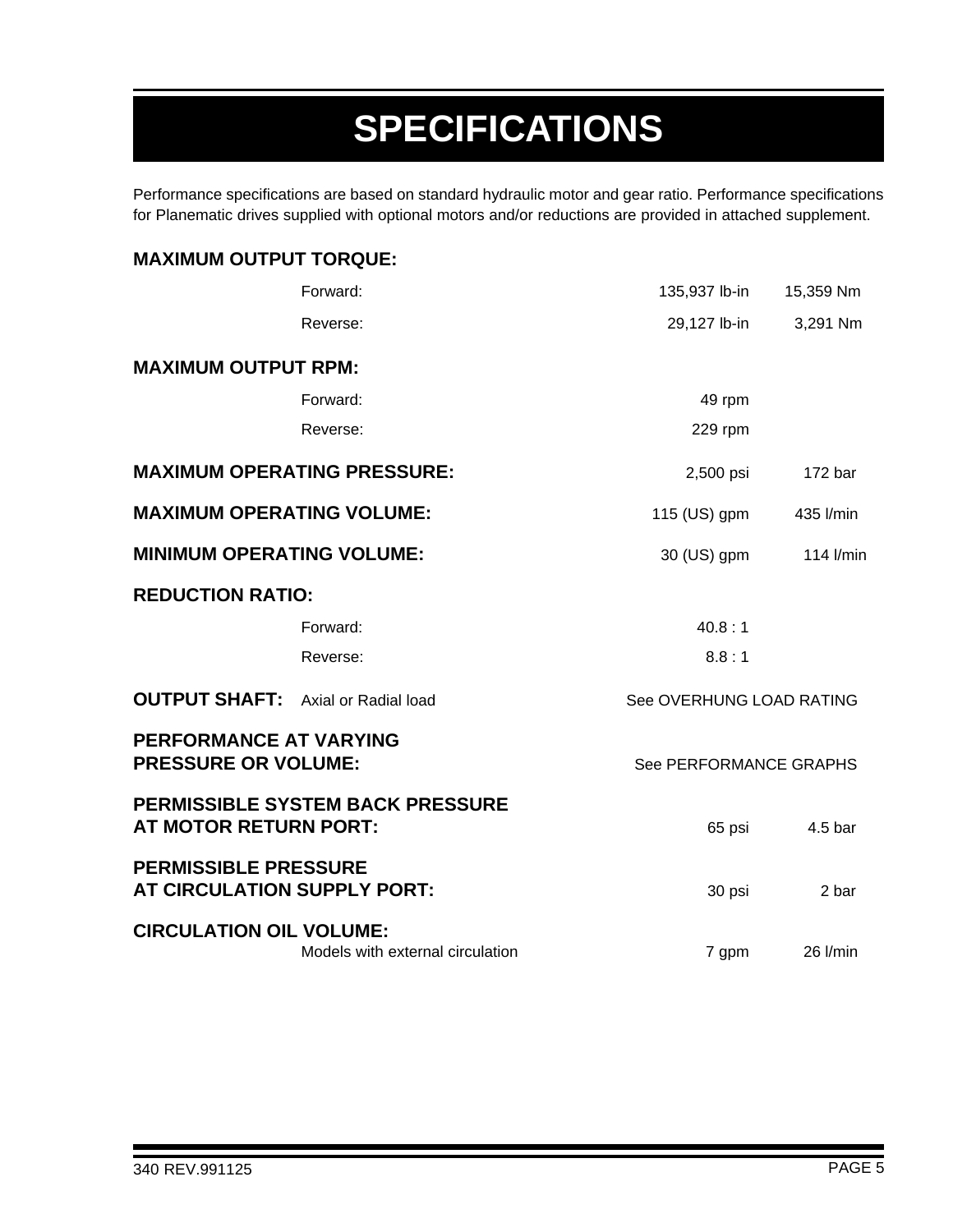### **OVERHUNG LOAD RATING**

PG-136-OH

The magnitude and location of a load is dependent on the following factors:

- SF = service factor (Table A)
- AF = application factor (Table B)
- $a =$  bearing geometry constant  $= -0.295$
- $T =$  basic thrust load = 14,500
- $c = basic load constant = 136,000$
- $L =$  allowable overhung load in lbs.
- y = distance of load centre to mounting face in inches



Allowable thrust or tension load in lbs.  $= T \times SF$ 

#### TABLE A

| 24 hr. day, continuous duty, full load  | 0.75 |
|-----------------------------------------|------|
| 8 hr. day, continuous duty, full load   | 1.00 |
| 3 hr. day, intermittent duty, full load | 1.50 |
| Intermittent duty at variable loads,    |      |
| up to full load occasionally            | 2.68 |
|                                         |      |

| <b>TABLE B</b> |      |
|----------------|------|
| Chain drive    | 1.00 |
| Gear           | 1.25 |
| V-belt         | 1.50 |
| Flat belt      | 2.50 |
|                |      |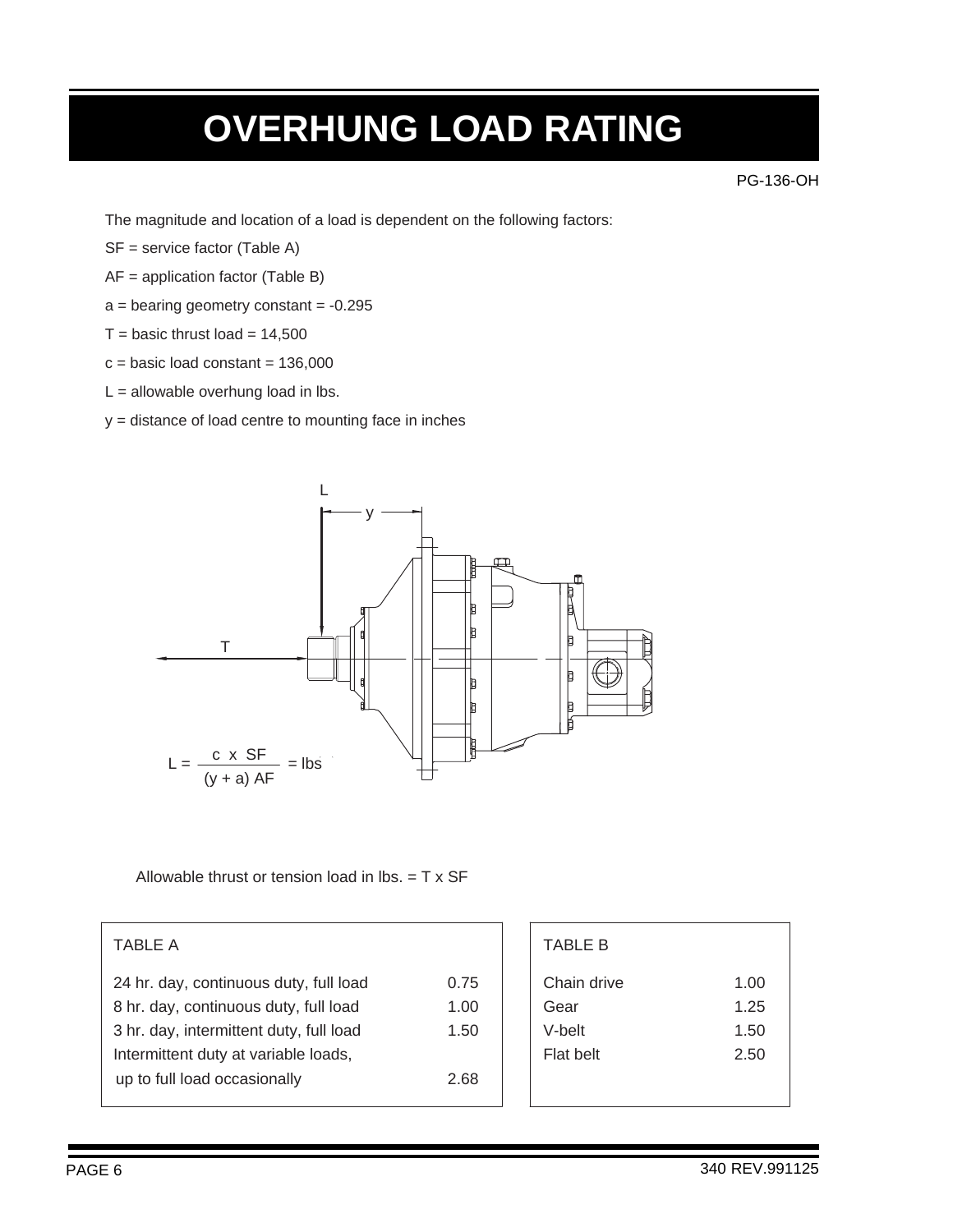## **PERFORMANCE GRAPHS**

#### **OUTPUT TORQUE VS. OIL PRESSURE**



#### **OUTPUT RPM VS. OIL VOLUME**



Performance graphs are based on standard hydraulic motor and gear ratio.

PG-PH136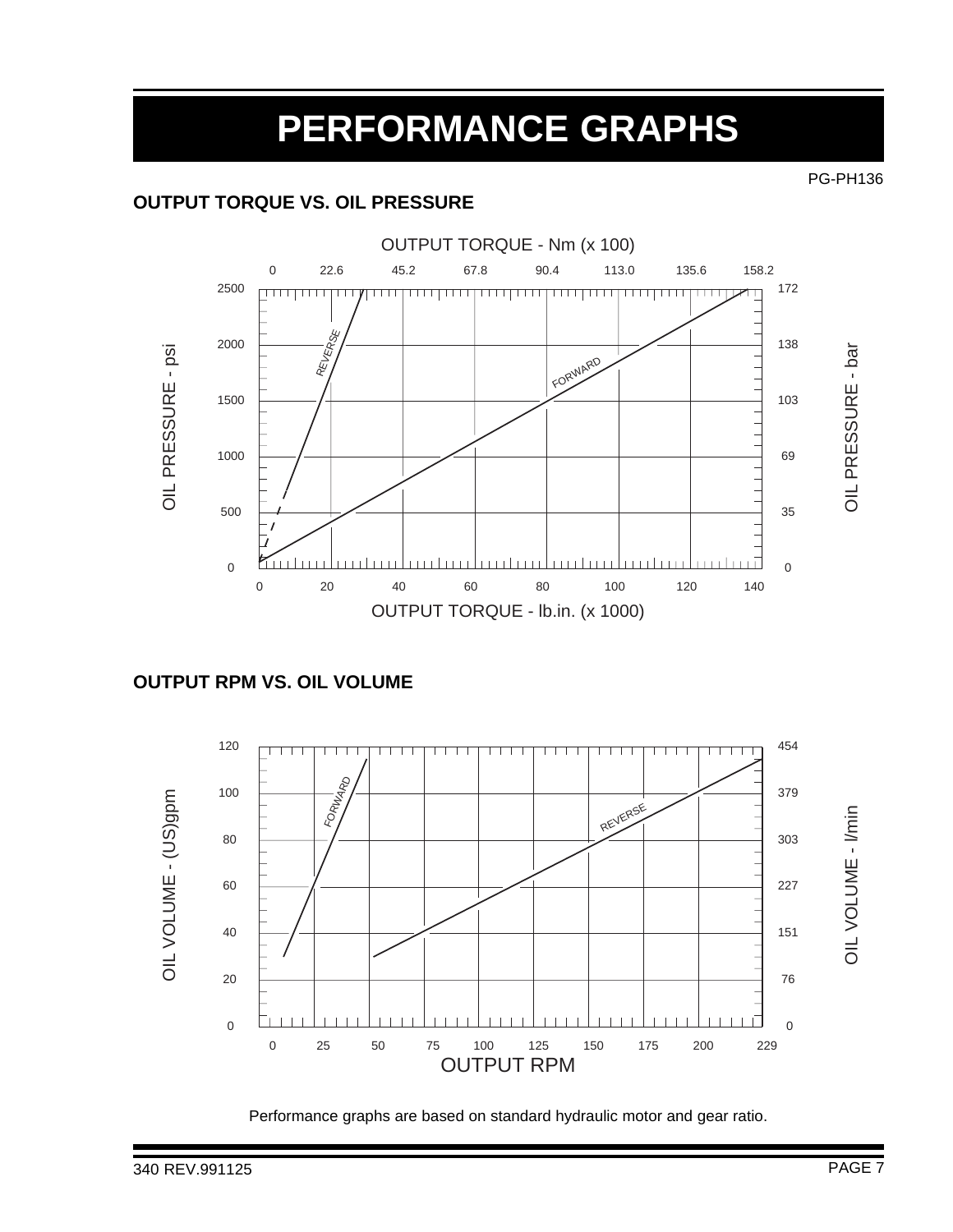## **TYPICAL HYDRAULIC CIRCUIT**

#### HC-PMH136-A



RESERVOIR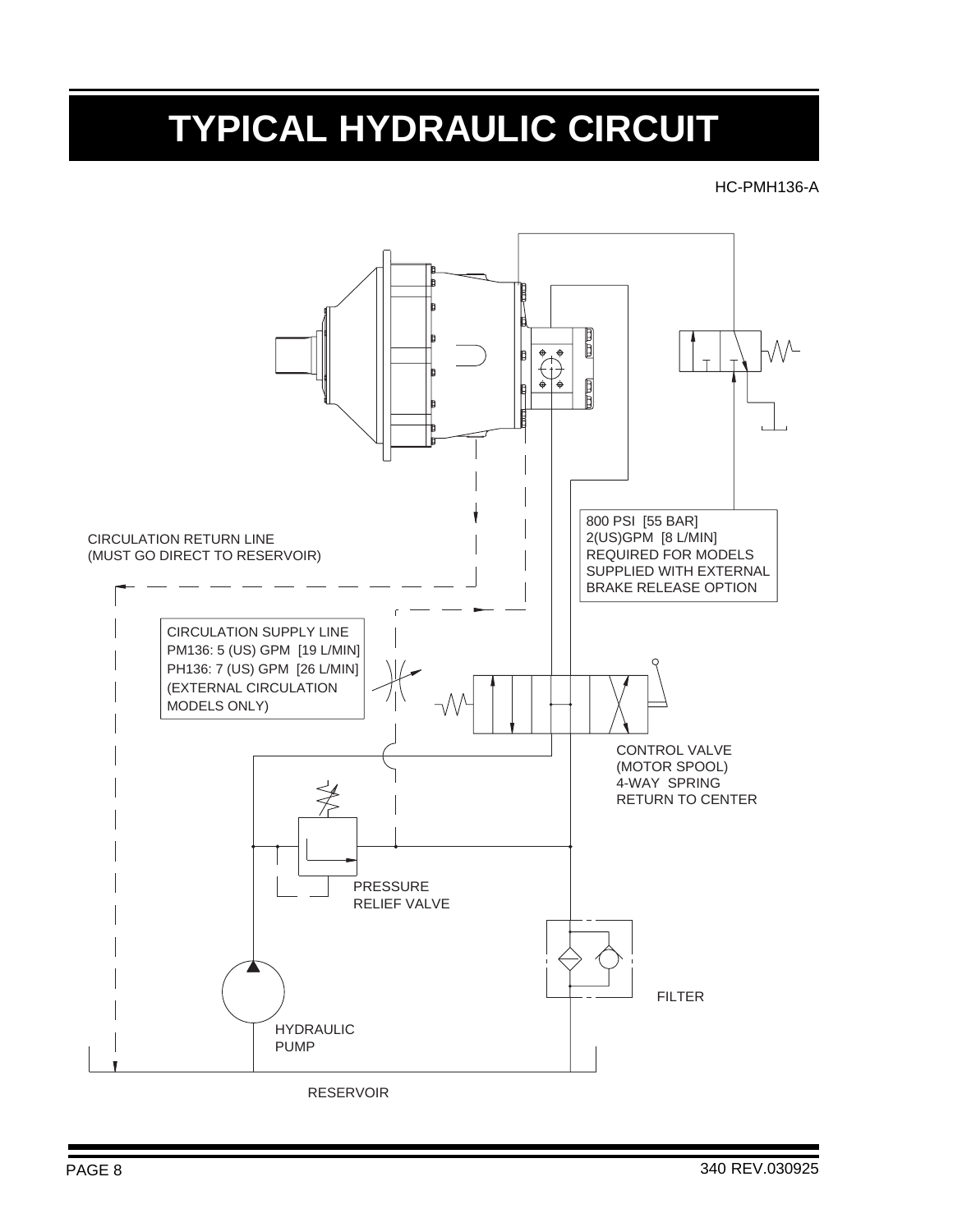## **RECOMMENDATIONS**

#### **HYDRAULIC FLUID:**

The hydraulic fluid selected for use with PULLMASTER Planematic drives should be a high grade, petroleum based fluid, with rust, oxidation and wear resistance. Fluid cleanliness and operating viscosity are critical to drive reliability, efficiency and service life.

For optimum performance, the recommended viscosity range at operating temperature is 81 - 167 SUS (16 - 36 CS). For extreme operating conditions of short duration, the maximum viscosity range of 58 - 4635 SUS (10 - 1000 CS) should not be exceeded.

For optimum performance, the drive recommended hydraulic fluid temperature operating range is 80 - 150F (27 - 66 C). For extreme operating conditions of short duration, the maximum temperature range of -5 - 180F (-21 - 82 C) should not be exceeded.

#### **LUBRICATION:**

The Planematic drive mechanism requires an oil bath lubrication of the internal components. Depending on the model code, circulation is supplied internally by the motor or externally (see TYPICAL HYDRAULIC CIRCUIT). If the unit is internally circulated, fill the Planematic with hydraulic oil through one of the filler / drain ports before operating.

#### **HYDRAULIC PUMP:**

For maximum performance of the PULLMASTER Planematic drive, the hydraulic pump must supply the maximum flow of hydraulic fluid at the hydraulic pressure stated in SPECIFICATIONS.

#### **HYDRAULIC CONTROL VALVE:**

The standard control valve used for operating the PULLMASTER Planematic drive must have a fourway, spring return to neutral feature, which provides for open flow from the pressure ports of the drive to the reservoir in neutral position of the control (motor spool). It is important to point out that good speed control depends on the "metering" characteristics of the control valve. The better the oil flow is "metered" the better will be the speed control.

#### **HYDRAULIC PRESSURE RELIEF:**

The hydraulic circuit for the PULLMASTER Planematic drive requires a pressure relief set at the operating pressure (see SPECIFICATIONS). Usually, a pressure relief is part of the hydraulic control valve. Where this is not the case, a separate pressure relief valve must be installed and set at the recommended maximum pressure.

#### **HYDRAULIC RESERVOIR:**

It is recommended that the hydraulic reservoir has sufficient capacity to provide good heat dissipation in order to prevent over-heating of the hydraulic fluid. The hydraulic reservoir should be made from clean and scale-free material to prevent contamination of the hydraulic fluid. In order to prevent air from being mixed with the hydraulic fluid, the reservoir should have an over-flow baffle separating the return lines from the suction line and all return lines should enter the reservoir below the fluid level. The reservoir should be mounted close to and above the hydraulic pump in a location which provides for free air circulation around the reservoir.

#### **HYDRAULIC HOSES:**

The following hydraulic hoses are recommended for maximum efficiency of the PULLMASTER Planematic drive:

Pressure lines: Equivalent to SAE 100R12-32 Circulation return line: Equivalent to SAE 100R4-16 Circulation supply line:\* Equivalent to SAE 100R6-6

\* Only for models with external circulation.

It is recommended that a larger size of hydraulic hose is installed where the pressure lines or the circulation lines are excessively long.

#### **HYDRAULIC FILTER:**

Hydraulic filter recommendations for the hydraulic circuit of the PULLMASTER Planematic drive, based on a return line filter, are given as follows:

| Average Atmosphere: | 10 microns |
|---------------------|------------|
| Dusty Atmosphere:   | 5 microns  |

In order to prevent accidental stoppage of the return line flow, the oil filter should have a by-pass feature.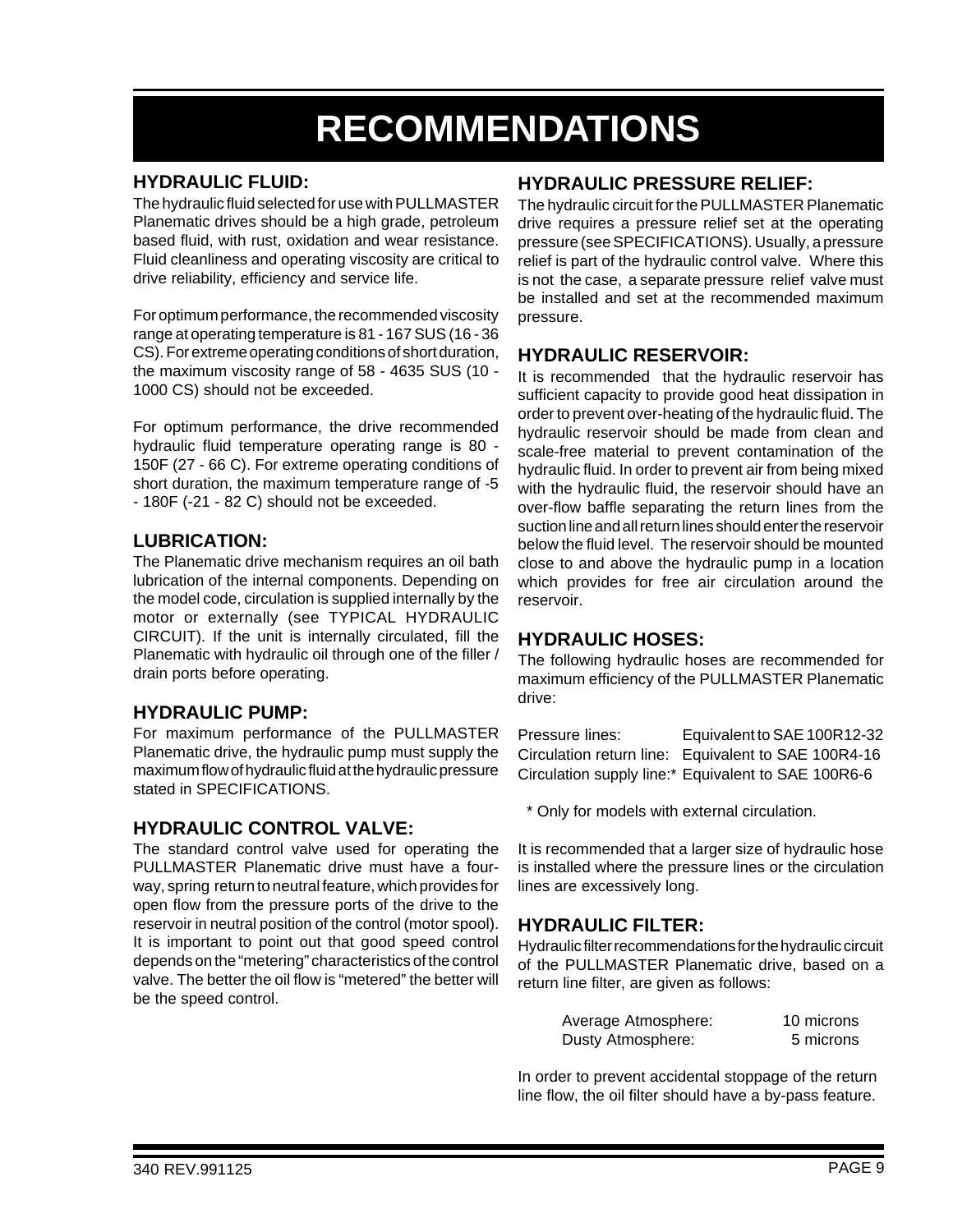# **INSTALLATION INSTRUCTIONS**

### **DANGER**

#### **FAILURE TO FOLLOW INSTALLATION INSTRUCTIONS WILL RESULT IN PROPERTY DAMAGE, SEVERE INJURY OR DEATH.**

To ensure satisfactory operation, the PULLMASTER Planematic drive must be properly installed. Observe the following installation instructions:

- 1) The Planematic drive mounting structure must be strong enough to withstand operating torques without excessive deflection.
- 2) The Planematic drive mounting surface and pilot bore must be machined.
- 3) Position the Planematic drive using a lifting eyebolt in the tapped hole provided.
- 4) Use eight 3/4 inch diameter mounting bolts (grade 5 or better). Evenly tighten bolts per BOLT TORQUE CHART.
- 5) Use only recommended circuit components and hydraulic hoses.
- 6) Plumb a separate circulation return line directly to tank. Keep the return line above the drive to maintain housing oil level at all times.
- 7) Fill Planematic drive housing with oil through filler/drain port before operating. Units ported for external circulation can be filled through circulation supply line.
- **IMPORTANT:** System brake housing back pressure must never exceed the limit allowed in the SPECIFICATIONS section of this manual.

Before loading the Planematic drive, verify adequate brake circulation flow by checking at the circulation return line port while driving in reverse direction.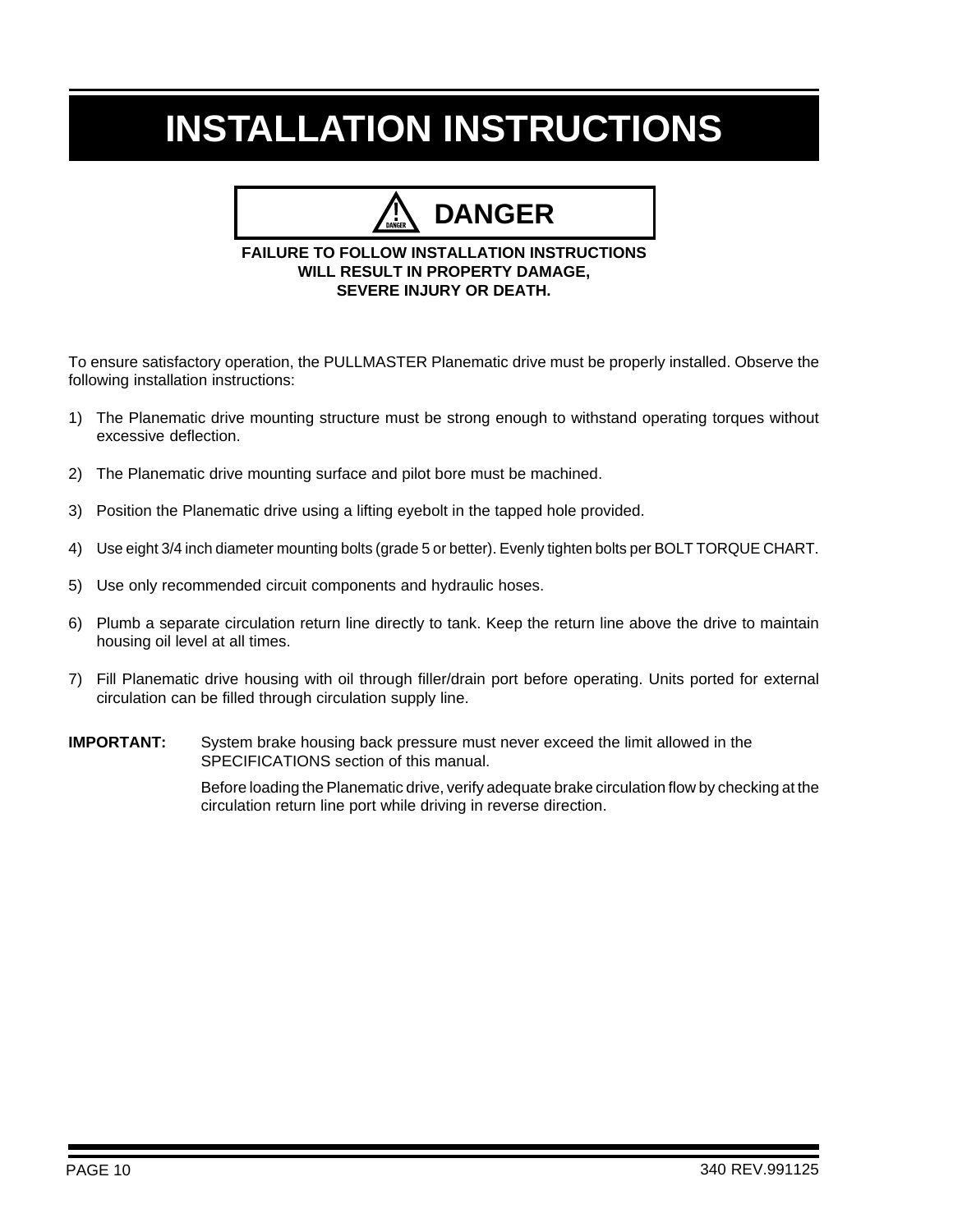## **OPERATING INSTRUCTIONS**

### **DANGER**

#### **FAILURE TO FOLLOW INSTALLATION INSTRUCTIONS WILL RESULT IN PROPERTY DAMAGE, SEVERE INJURY OR DEATH.**

Verify proper installation, acceptable system back pressure and adequate brake circulation flow before operating the Planematic drive.

- 1) The standard Planematic drive brake applies only in counterclockwise rotation as viewed from the motor end of the unit. The drive has no brake during clockwise rotation. Ensure brake option is appropriate for particular application.
- 2) The Planematic drive hydraulic motor is supplied through a single lever control valve with **reverse, neutral** and **forward** positions. Drive speed is regulated by metering the control valve lever. Standard brake automatically releases when driving in reverse direction and sets when control valve lever is returned to **neutral** position.

Refer to OPTIONS section of this manual for explanation of optional brake configurations.

3) Verify installation and connection by slowly driving a full test load through a safe distance, forward and reverse. Complete functional test by driving test load at full speed, forward and reverse, several times.

If Planematic drive does not function properly after following above procedure, refer to TROUBLESHOOTING section of this manual.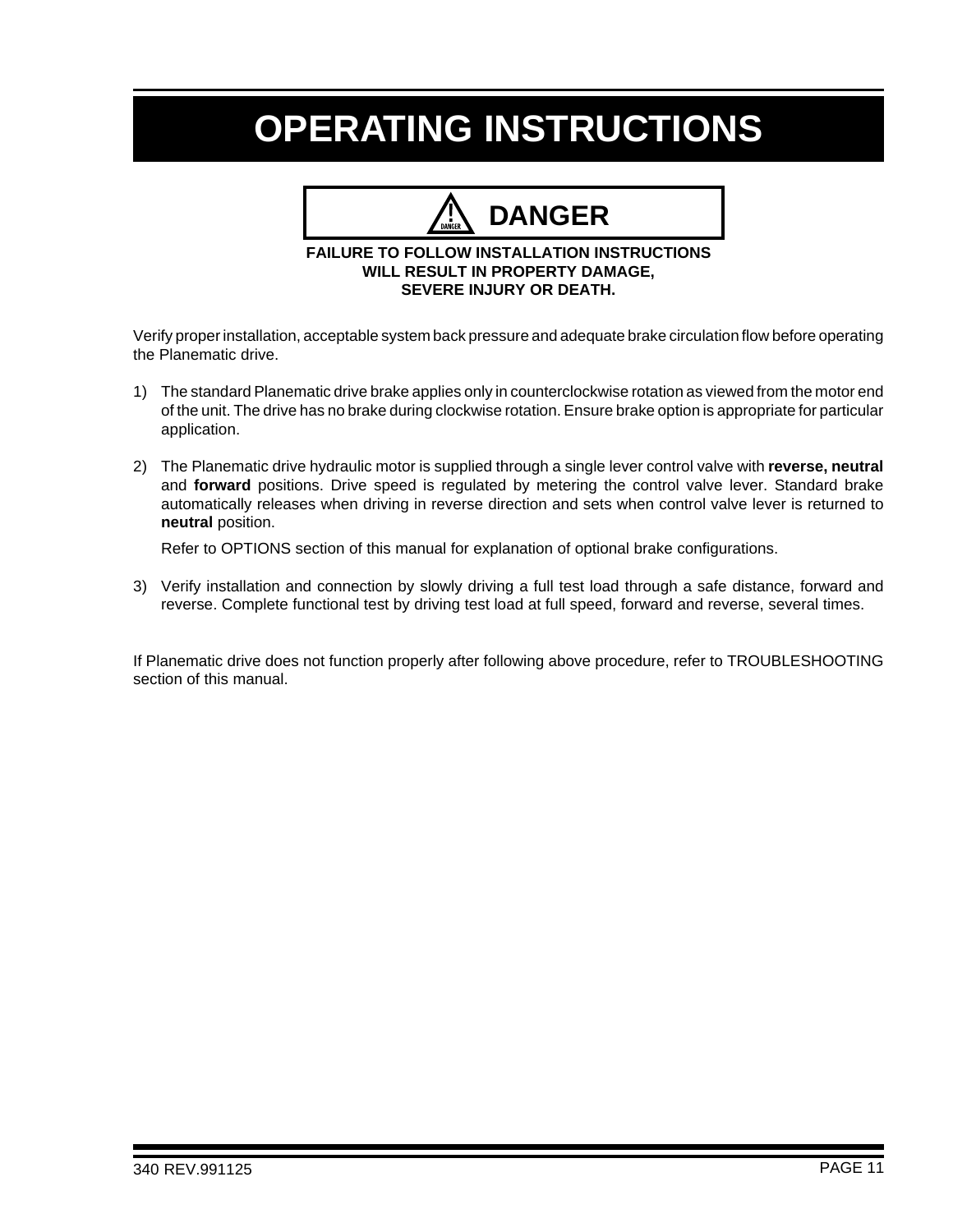# **TROUBLE SHOOTING**

#### **GENERAL:**

Typical Planematic drive operating problems are caused by a malfunctioning hydraulic system. Verify hydraulic pressure and flow at the drive motor are as specified before dismounting or disassembling Planematic.

**IMPORTANT:** Ensure that the hydraulic system reservoir is full and that the system pump is running at full rpm before doing any system checks.

#### **HYDRAULIC SYSTEM VOLUME AND PLANEMATIC SPEED:**

The Planematic output speed depends on the hydraulic flow supplied to the drive motor. Maximum output speed and required hydraulic volume appear in the SPECIFICATIONS section of this manual. If the Planematic does not rotate at desired output speed, install a flow meter at the drive motor forward port. Fully open control valve and measure hydraulic flow. Verify hydraulic operating volume as specified.

#### **HYDRAULIC SYSTEM PRESSURE AND PLANEMATIC TORQUE:**

The Planematic output torque depends on the hydraulic pressure supplied to the drive motor. Maximum output torque and required hydraulic pressure appear in the SPECIFICATIONS section of this manual. If the Planematic does not produce desired output torque, install pressure gauges at both drive motor gauge ports. Stall the drive, fully open control valve and measure hydraulic pressure at motor ports. Verify hydraulic operating pressure and maximum allowable motor return port back pressure as specified.

Sources of potential hydraulic flow and/or pressure loss include the hydraulic pump, relief control valves and slipping belts on a v-belt driven pump.

If the hydraulic volume and pressure are per specification, refer to the following TROUBLESHOOTING chart to identify failure probable causes.

| <b>FAILURE</b>                                                              | <b>PROBABLE CAUSE</b>                                                                                                                                                                                                                                                                                                                                                                                                                                                                                                                                                                                                                                                                                                          |
|-----------------------------------------------------------------------------|--------------------------------------------------------------------------------------------------------------------------------------------------------------------------------------------------------------------------------------------------------------------------------------------------------------------------------------------------------------------------------------------------------------------------------------------------------------------------------------------------------------------------------------------------------------------------------------------------------------------------------------------------------------------------------------------------------------------------------|
| Drive will not produce maximum rated torque as<br>listed in SPECIFICATIONS. | Hydraulic system supply pressure or back pressure not<br>a)<br>per SPECIFICATIONS. Refer to procedure described in<br>TROUBLE SHOOTING - HYDRAULIC SYSTEM<br>PRESSURE AND PLANEMATIC TORQUE to verify<br>system pressures.<br>Damaged or worn hydraulic motor.<br>b)                                                                                                                                                                                                                                                                                                                                                                                                                                                           |
| Drive will not produce rated speed or rpm as<br>listed in SPECIFICATIONS.   | Hydraulic system supply volume, supply pressure or back<br>a)<br>pressure not per SPECIFICATIONS. Refer to procedures<br>described in TROUBLE SHOOTING - HYDRAULIC<br>SYSTEM VOLUME AND PLANEMATIC SPEED and<br>HYDRAULIC SYSTEM PRESSURE AND PLANEMATIC<br>TORQUE to verify system pressures and volumes.<br>Damaged or worn hydraulic motor.<br>b)                                                                                                                                                                                                                                                                                                                                                                           |
| Drive will not reverse (brake will not release).                            | Leaking brake piston O-ring. Both piston O-rings must<br>a)<br>seal to develop hydraulic brake release pressure.<br>Leaking brake release pressure port O-ring. O-ring is located<br>b)<br>on the motor adaptor and seals release oil pressure at the<br>brake housing. Failure of this O-ring results in significant<br>leakage between the motor adaptor and brake housing.<br>Insufficient hydraulic pressure to release the brake. Refer<br>C)<br>to PERFORMANCE GRAPH. Gauge release pressure at<br>external brake release port on motor adaptor.<br>Plugged brake release pressure port. Hydraulic passages<br>d)<br>in the motor adaptor and brake housing must be clear to<br>allow oil passage to reach brake piston. |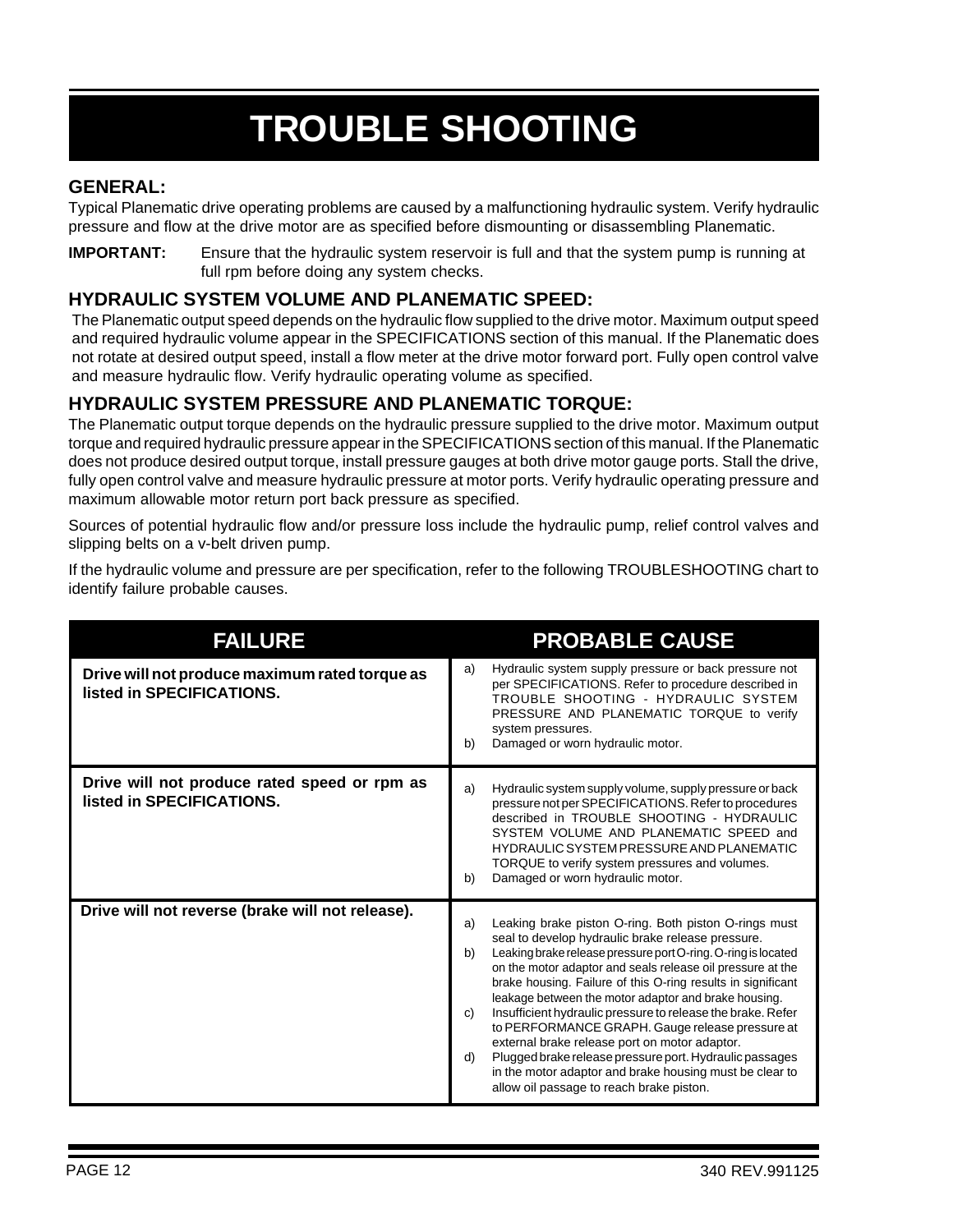# **TROUBLE SHOOTING CONTINUED**

| <b>FAILURE</b>                                 | <b>PROBABLE CAUSE</b>                                                                                                                                                                                                                                                                                                                                                                                                                                                                                                                                                                                                                                                                                                                                                                                                                                                                                                                                                                                                                                                                                                                                                                                                                                                                                                                                                                                                                                                               |
|------------------------------------------------|-------------------------------------------------------------------------------------------------------------------------------------------------------------------------------------------------------------------------------------------------------------------------------------------------------------------------------------------------------------------------------------------------------------------------------------------------------------------------------------------------------------------------------------------------------------------------------------------------------------------------------------------------------------------------------------------------------------------------------------------------------------------------------------------------------------------------------------------------------------------------------------------------------------------------------------------------------------------------------------------------------------------------------------------------------------------------------------------------------------------------------------------------------------------------------------------------------------------------------------------------------------------------------------------------------------------------------------------------------------------------------------------------------------------------------------------------------------------------------------|
| Brake will not hold load.                      | Hydraulic system back pressure not per SPECIFICATIONS.<br>a)<br>Refer to procedure described in TROUBLE SHOOTING -<br>HYDRAULIC SYSTEM PRESSURE AND PLANEMATIC<br>TORQUE to verify system back pressure at motor.<br>b)<br>Brake piston release oil being trapped by hydraulic system<br>control valve. Control valve spool must open motor ports to<br>reservoir when in the neutral position. Refer to<br>RECOMMENDATIONS - HYDRAULIC CONTROL VALVE.<br>C)<br>Worn brake and/or divider plates. Inspect brake plates and<br>divider plates for wear as described in SERVICE<br>INSTRUCTIONS-DISASSEMBLY OF BRAKE ASSEMBLY.<br>d)<br>Damaged brake and/or divider plates. Plate discolouration<br>and distortion will occur if plates overheat due to insufficient<br>circulation flow. Required brake circulation flow is listed in<br>SPECIFICATIONS. Plate abrasion damage will occur if<br>contamination is present in hydraulic fluid.<br>e)<br>Damaged over-running clutch. Inspect sprag clutch,<br>connecting shaft and motor drive shaft as described in<br>SERVICE INSTRUCTIONS - DISASSEMBLY OF BRAKE<br>ASSEMBLY.<br>f)<br>Damaged brake springs. Measure brake springs as<br>described in SERVICE INSTRUCTIONS - DISASSEMBLY<br>OF BRAKE ASSEMBLY. Verify springs are straight and<br>length is as indicated.<br>Seized brake piston. Brake piston could be seized by<br>g)<br>hydraulic fluid contamination, scored brake housing bore or<br>damaged piston O-rings. |
| Brake vibrates or chatters when lowering load. | Inadequate hydraulic flow. Refer to procedure described in<br>a)<br>TROUBLE SHOOTING - HYDRAULIC SYSTEM VOLUME<br>AND PLANEMATIC SPEED to verify supply.<br>Inadequate hydraulic control. System control valve must<br>b)<br>have good metering characteristics.<br>Foamy hydraulic fluid. Foam will occur if air is mixed with<br>C)<br>hydraulic oil.<br>Worn brake and/or divider plates. Inspect brake plates and<br>d)<br>divider plates for wear as described in SERVICE<br>INSTRUCTIONS - DISASSEMBLY OF BRAKE ASSEMBLY.<br>Damaged brake plates and/or divider plates. Plate<br>e)<br>discolouration and distortion will occur if plates overheat<br>due to insufficient circulation flow. Required brake circulation<br>flow is listed in SPECIFICATIONS. Plate abrasion damage<br>will occur if contamination is present in hydraulic fluid.<br>f)<br>Damaged over-running clutch. Inspect sprag clutch, connecting<br>shaft and motor drive shaft as described in SERVICE<br>INSTRUCTIONS - DISASSEMBLY OF BRAKE ASSEMBLY.                                                                                                                                                                                                                                                                                                                                                                                                                                               |
| Oil leaks.                                     | Damaged O-ring. Static O-rings seal between the end<br>a)<br>cover and final housing, final housing and brake housing,<br>brake housing and motor adaptor. Another O-ring seals<br>brake release pressure between the motor adaptor and<br>brake housing. A failed O-ring will result in oil leakage at<br>that particular area.<br>Worn or damaged output shaft seal. Excessive circulation<br>b)<br>return line back pressure can damage this seal. Refer to<br>procedure described in TROUBLE SHOOTING - HYDRAULIC<br>SYSTEM PRESSURE AND PLANEMATIC TORQUE to<br>measure back pressure. Back pressure must never exceed<br>the allowable circulation return line back pressure listed in<br>SPECIFICATIONS. Back pressure will be higher at start-up<br>and during cold weather when oil viscosity is greater.<br>Refer to the SERVICE INSTRUCTIONS if it becomes necessary to disassemble the Planematic drive.                                                                                                                                                                                                                                                                                                                                                                                                                                                                                                                                                                |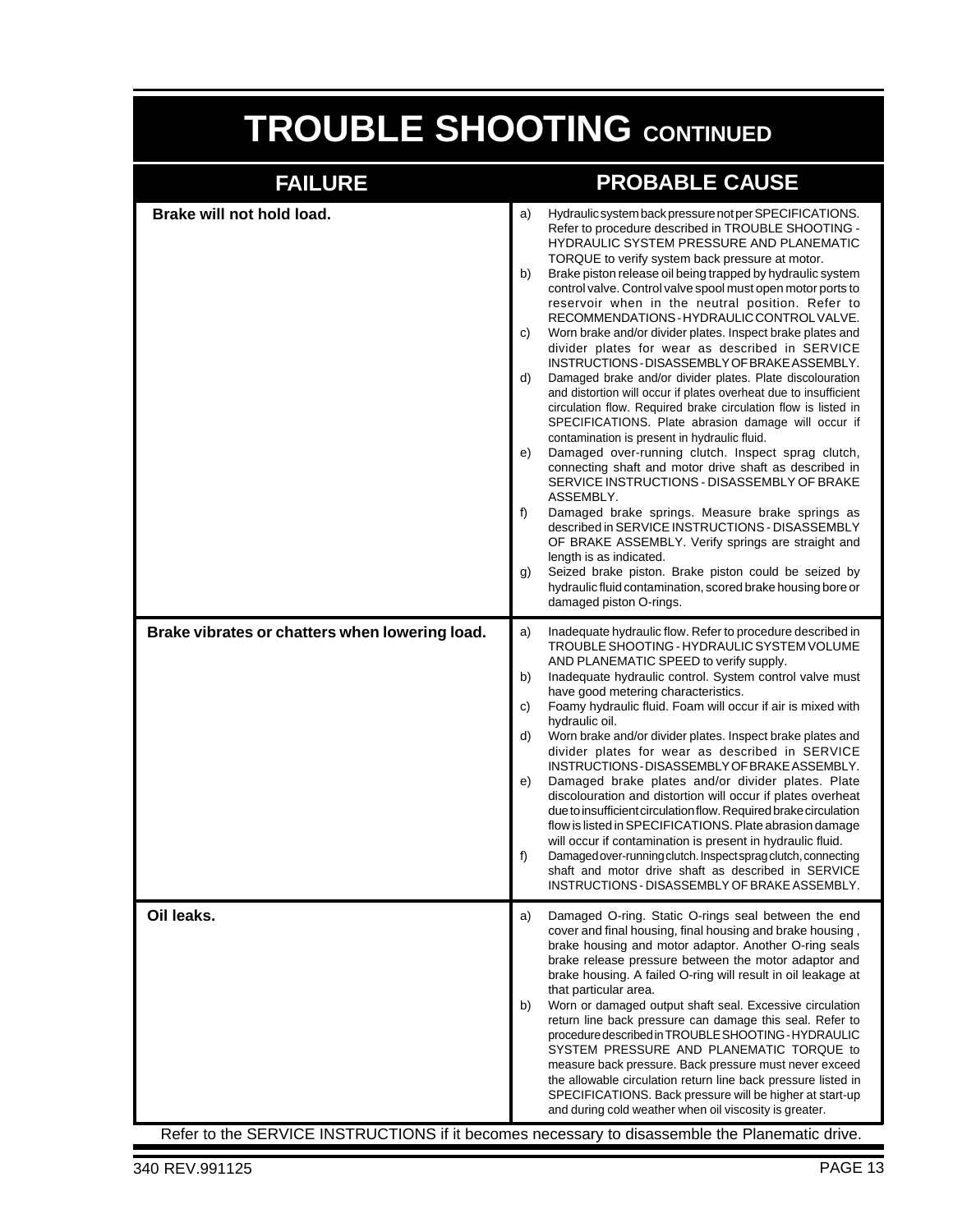# **SERVICE INSTRUCTIONS**

#### **GENERAL:**

Before attempting disassembly of the PULLMASTER Model PH136 Planematic drive, the following instructions for disassembly and reassembly should be read and understood.

It is suggested that all expendable parts, such as O-rings and oil seals, are not reused on reassembly. It is therefore important to have a Planematic seal kit (Part No. 23141) and, if the hydraulic motor has to be serviced, a motor seal kit (Part No. 23117) on hand before the unit is taken apart. If working on the hydraulic motor, two new roller bearings item 875, (Part No. 25352) are also required.

- **NOTES:** 1) Backup washers may be included with seal kit. Install with oil seals as per instructions. If not present in seal kit, the oil seals supplied do not require backup washers.
	- 2) Teflon seals item 887, are included in the motor seal kit. Teflon seals are not required if thrust plates item 885, are not grooved.

A clean working area is of prime importance, similar to conditions used for service work on any other hydraulic component. All parts, as they are removed from the Planematic assembly, should be carefully inspected for wear and damage. Thoroughly clean parts before reassembly. Do not use solvent to clean the brake friction plates. During reassembly, lubricate all O-rings and oil seals before installation.

In the following service instructions, reference to parts is made by number and shown on the applicable group drawings.

### **DISASSEMBLY**

For the majority of required service or repair work, disassembly is required only on the brake housing of the PULLMASTER Planematic drive. There are no special tools needed for service or repair work and no adjustments or calibrations are necessary. Proceed with the disassembly as follows:

#### **DISASSEMBLY OF HYDRAULIC MOTOR ASSEMBLY:**

If the analysed service or repair work requires access to the interior of the brake housing, the hydraulic motor should not be disassembled. In this case, the hydraulic motor should be removed together with the motor adaptor as a complete assembly. If a problem has been analysed to be in the hydraulic motor, proceed with the disassembly as follows:

Refer to PARTS REFERENCE on page 26 and MOTOR GROUP drawing G1078 on page 27.

- 1) Remove eight hex capscrews item 951, together with lockwashers item 953, from motor assembly.
- **NOTE:** Failure to exercise care when removing the motor port end cover or gear housing could permanently damage the machined surfaces of these motor components. Take care not to damage machined surfaces of motor components at disassembly.
- 2) Remove (pry loose if necessary) port end cover item 870, together with bearings item 875, and ring seal item 877. Thrust plate item 885, and dowel pins item 865, may stay in gear housing.
- 3) If thrust plate comes off with end cover, carefully pry it off of bearings item 875, and discard pocket seals item 887.
- 4) Remove gear set item 881, which consists of two gears which are a matched set.
- 5) Carefully pry gear housing item 861, off of motor adaptor item 800. Thrust plate item 885, and dowel pins item 865, may stay in gear housing.
- 6) If thrust plate stayed on motor adaptor, carefully pry it off of bearings item 875, and discard teflon seals item 887.
- 7) Discard gasket seals item 869. It is also advisable to replace ring seals item 877, at this time. Bearings item 875, have to be removed to allow access to ring seals.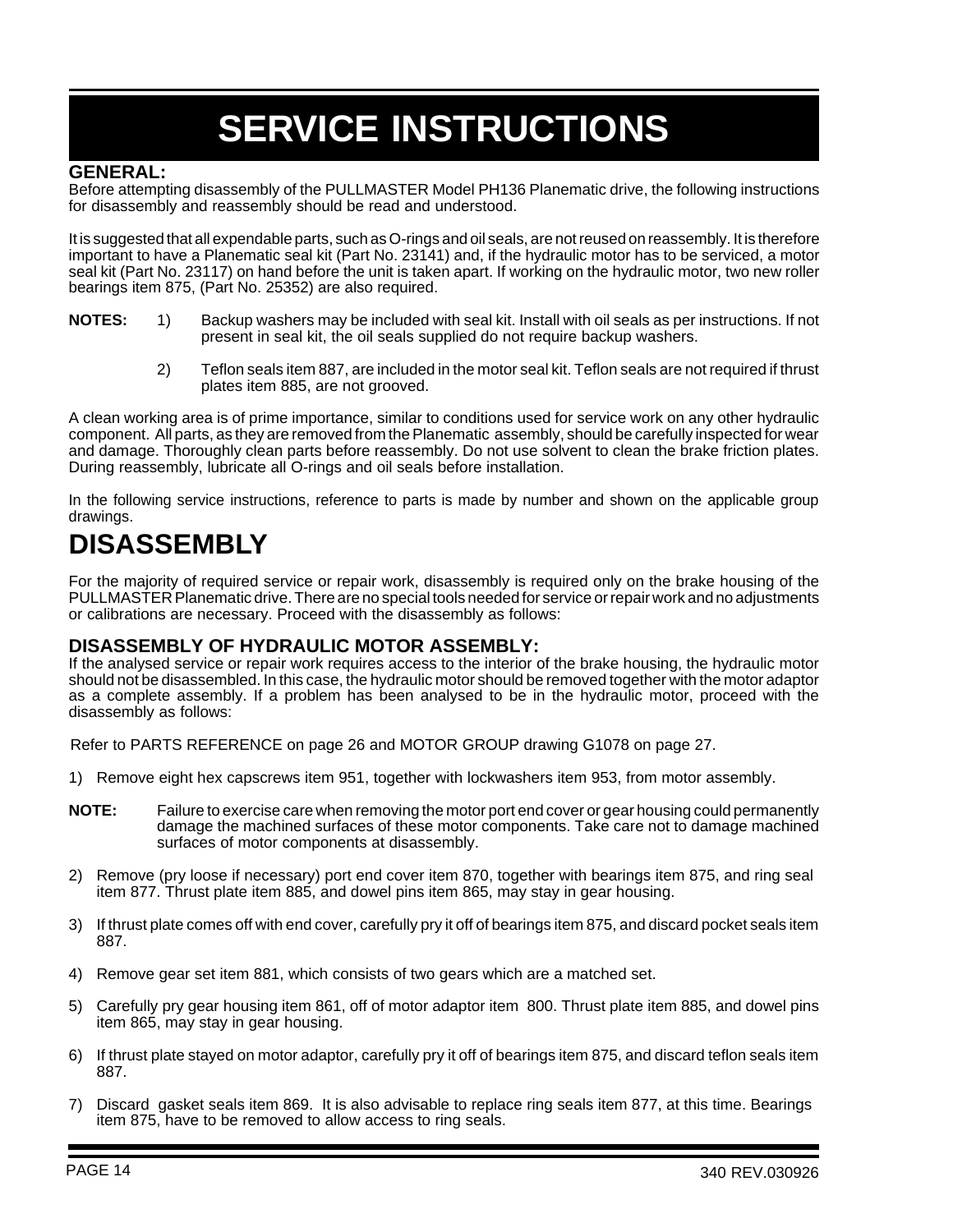**NOTE:** Teflon seals, gasket seals, and ring seals in the hydraulic motor assembly are not part of the Planematic seal kit. The motor, with the exception of the motor adaptor item 800, and the port end cover item 870, are standard parts of the hydraulic motor, having a 3 inch gear section. All of these parts can be ordered from PULLMASTER or Authorized Distributors/Dealers in Canada, the United States and in most overseas areas.

#### **REMOVAL OF HYDRAULIC MOTOR ASSEMBLY:**

If disassembly of the hydraulic motor is not necessary, proceed as follows:

- 1) Remove 12 hex capscrews item 537, together with lockwashers item 773, from motor adaptor item 800. Since brake springs item 752, apply pressure against inside of motor adaptor, it is recommended that hex capscrews are unscrewed, one turn at a time, until spring pressure has been released. Complete motor assembly, including motor adaptor, can now be removed from brake housing
- 2) For models with internal circulation, ensure that hole in orifice plug item 804, is clear. For models with external brake release option, verify that shuttle item 802, moves freely.
- 3) Remove and discard O-ring item 801, and O-ring item 707. (O-ring item 801, seals pressure transfer hole for automatic brake release and is situated on flange of brake housing.)

#### **DISASSEMBLY OF BRAKE HOUSING ASSEMBLY:**

Refer to PARTS REFERENCE on page 24 and BRAKE GROUP drawing G1015 on page 25.

- 1) Remove brake spacer item 712, from brake housing item 700.
- 2) Pull motor drive shaft item 730, out of brake hub assembly. Surface of motor drive shaft that engages sprag clutch item 723, should be inspected for wear or indentations. If motor drive shaft shows any surface damage, it should be replaced.
- 3) Sprag clutch aligner item 724, and sprag clutch item 723, can now be removed from bore of brake connecting shaft item 600. Inspect both parts for wear or damage and replace if necessary.



**MINOR SURFACE DEFECTS WHERE SPRAG CLUTCH ENGAGES MOTOR DRIVE SHAFT AND CONNECTING SHAFT, WILL RESULT IN BRAKE FAILURE AND ALLOW THE LOAD TO DROP, CAUSING PROPERTY DAMAGE, SEVERE INJURY OR DEATH. THOROUGHLY INSPECT THESE AREAS AND, IF NECESSARY, REPLACE MOTOR DRIVE SHAFT, SPRAG CLUTCH AND CONNECTING SHAFT AS A SET.**

4) Remove circlip item 721, and brake hub item 720, from connecting shaft item 600.



**DAMAGED FRICTION OR DIVIDER PLATES WILL REDUCE BRAKING CAPACITY AND ALLOW THE LOAD TO DROP, CAUSING PROPERTY DAMAGE, SEVERE INJURY OR DEATH. SOLVENT MAY DAMAGE THE FRICTION PLATES. DO NOT USE SOLVENT TO CLEAN THE FRICTION PLATES. PERFORM THOROUGH INSPECTION AND, IF NECESSARY, REPLACE FRICTION AND DIVIDER PLATES AS A SET.**

5) Remove 12 friction plates item 715, together with 13 divider plates item 713, and inspect for damage or wear. Plates should be flat and smooth. Plates should not show heat discoloration. Fiber material on friction plates should be intact and grooved. Replace plates if damaged.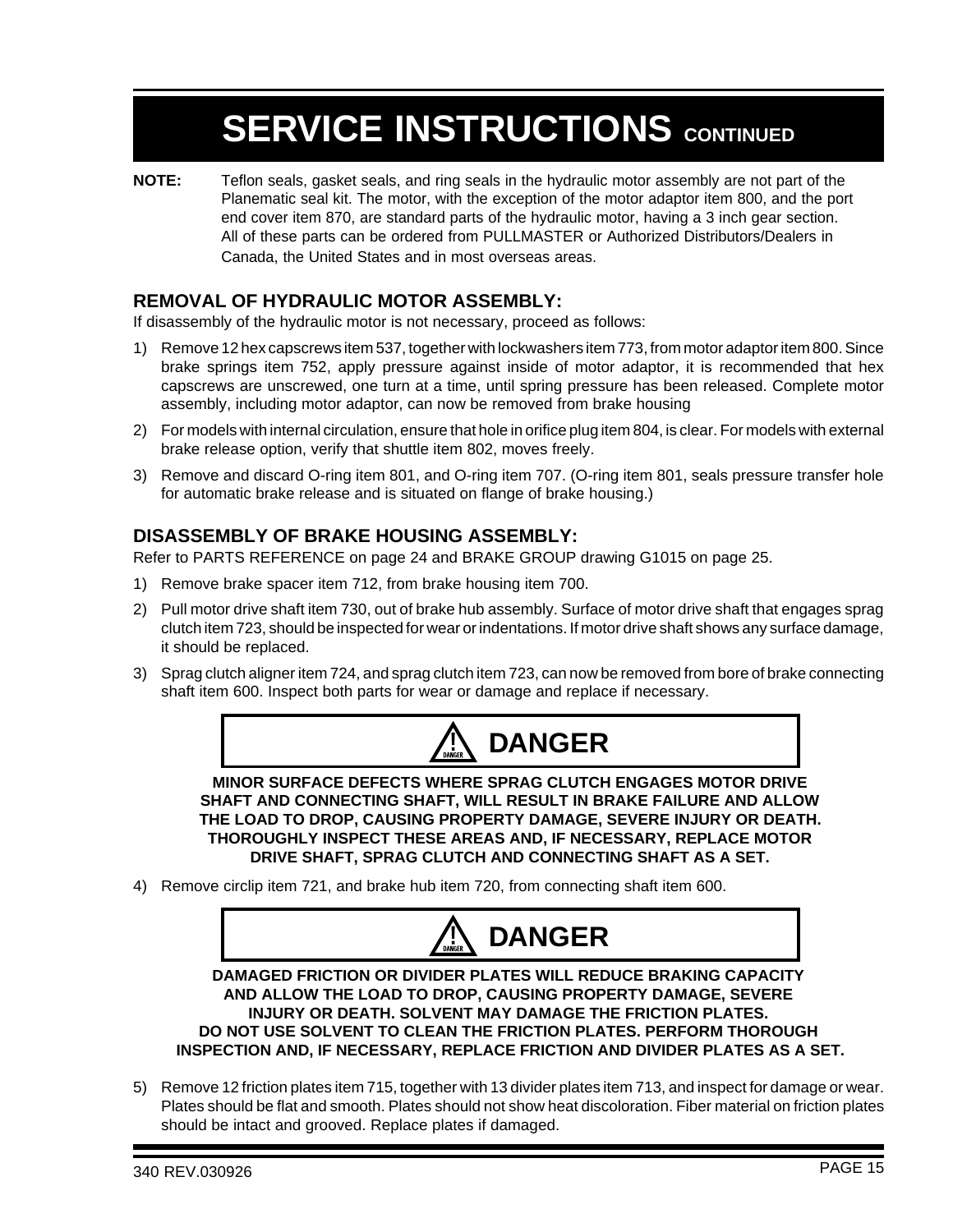- 6) Remove connecting shaft item 600, and internal gear item 430, from brake housing. Remove circlip item 431, to separate internal gear from brake hub. Inspect needle bearing item 603. Replace if necessary.
- 7) Remove primary sungear item 440.
- 8) Pull primary planet hub assembly out of bushing item 774.
- 9) Remove thrust bearing item 617, and two thrust washers item 615, from primary planet hub item 400. Inspect and replace if cracked or otherwise damaged.
- 10) Remove 16 capscrews item 111, and lockwashers item 113, to separate brake housing item 700, from final housing item 100. Remove and discard O-ring item 107.
- 11) Remove eight capscrews item 771, and lockwashers item 773, one turn at a time, to relieve pressure being exerted by brake springs item 752.
- 12) Inspect thrust washer item 776, and replace if less than 0.13 inch thick. Inspect bushing item 774, and replace if inside bore is worn above 3.145 inch diameter.
- 13) Remove 18 brake springs item 752. Thoroughly examine springs for damage and measure overall length. Overall spring length should be 2.27 inch. If any spring measures less than 2.21 inch replace all springs as a set.
- 14) Pull brake piston item 750, out of brake housing, using two 5/8 inch 11 NC bolts screwed into two puller holes in piston and discard O-rings item 751 and item 753.
- 15) Thoroughly examine inner bores of brake housing and outer diameters of brake piston for scoring caused by hydraulic fluid contamination. Minor surface damage may be repaired by polishing with a fine emery cloth.

#### **DISASSEMBLY OF PRIMARY PLANET HUB ASSEMBLY:**

Inspect three primary planet gears item 420, for damage or wear. If necessary, disassemble as follows:

- 1) Remove circlips item 411, and press planet pins item 410, out of primary planet hub item 400. Remove planet gears item 420, and inspect loose rollers item 423, and two thrust washers item 421. Replace if damaged.
- 2) Press sungear stopper item 444, out of primary planet hub and measure thickness. If less than 0.21 inch thick, replace sungear stopper.

All parts have now been removed from brake housing and there is no need for further disassembly unless a failure has been analysed in the remaining drive assembly.

#### **DISASSEMBLY OF FINAL DRIVE AND OUTPUT SHAFT ASSEMBLY:**

Refer to PARTS REFERENCE on page 22 and FINAL DRIVE GROUP drawing G1016 on page 23.

If final drive or output shaft assembly requires service or repair, disassemble as follows:

- 1) Remove final sungear item 340, from center of three final planet gears item 320.
- 2) Pull out final planet hub assembly and inspect for wear or damage. If final planet hub gears item 320, require removal, take off circlip item 311, from planet pin item 310, and press planet pin out of final planet hub item 300. Remove final planet gear item 320, and inspect thrust washers item 321, and loose rollers item 323. Replace if damaged.
- 3) If Planematic drive includes an inboard or outboard flange, remove capscrew item 153, lockwasher item 155, and flange cap item 154, to slide off flange item 152.
- 4) Remove six hex capscrews item 163, and lockwashers item 165. Pull off end cover item 156, and discard Oring item 167, and oil seal item 157.
- 5) Untab lockwasher item 161, from locknut item 159. Unscrew locknut and remove lockwasher and keyed washer item 149. Output shaft item 150, can now be pressed out of tapered roller bearings items 151 and 103.
- 6) Check sungear stopper item 160, for wear and replace if less than 0.21 inch thick.

The Pullmaster Planematic drive has now been completely disassembled.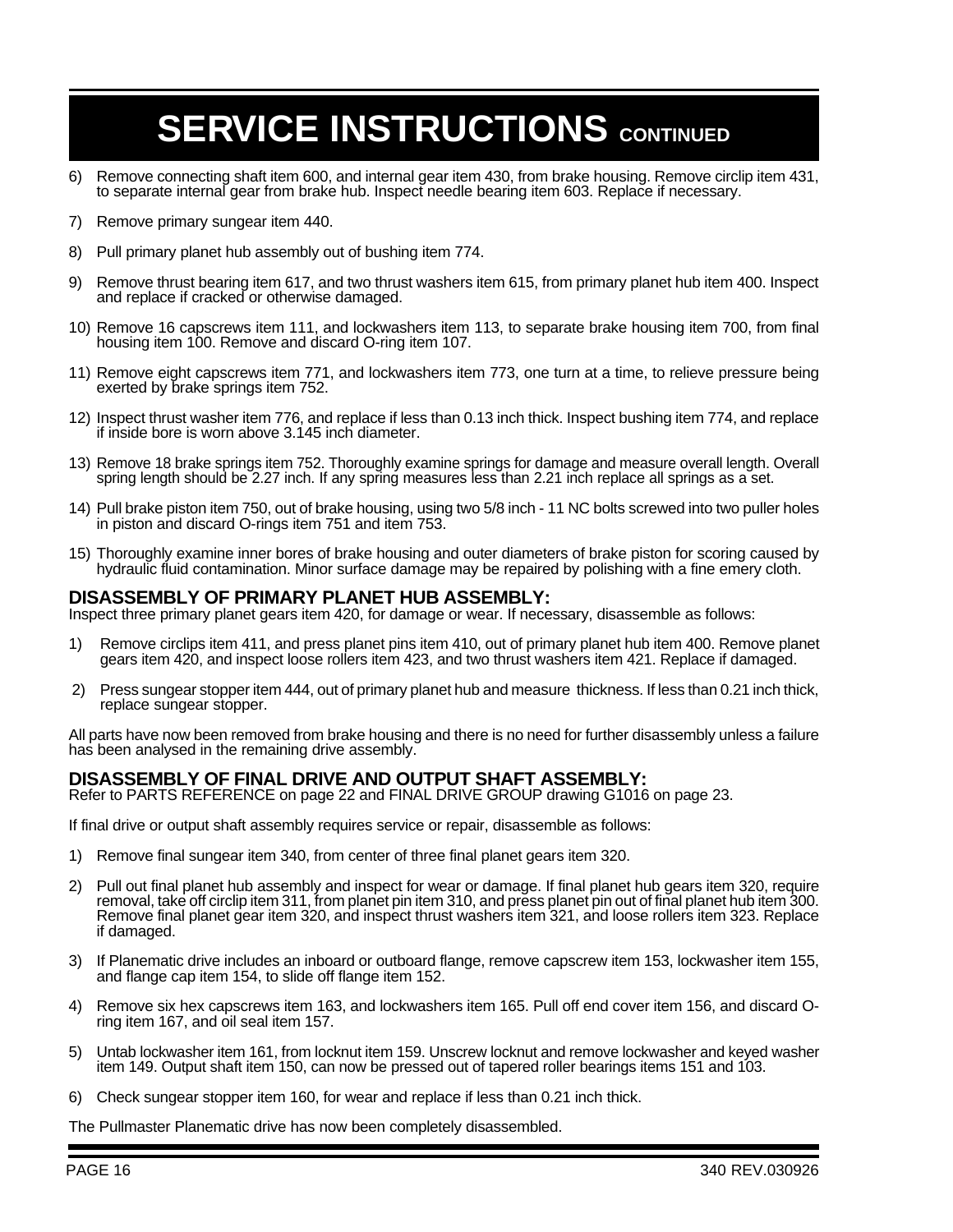### **REASSEMBLY**

Thoroughly clean all parts. Use only new, well-greased O-rings and oil seals. Unless otherwise specified, torque fasteners per BOLT TORQUE CHART.

#### **REASSEMBLY OF FINAL DRIVE AND OUTPUT SHAFT ASSEMBLY:**

Reassemble final drive and output shaft assembly by reversing disassembly procedure.

- 1) Press sungear stopper item 160, into end of output shaft item 150, and press output shaft into tapered roller bearings items 151 and 103.
- 2) Slide keyed washer item 149, and lockwasher item 161, onto output shaft against tapered roller bearing item 151. Screw locknut item 159, onto output shaft against lockwasher. Tighten locknut to a point where 10 to 15 pounds of pull is required to rotate output shaft item 150, freely. Bend tabs of lockwasher into openings on locknut to lock output shaft into position.
- 3) Press new, well-greased oil seal item 157, into end cover item 156, and place new, well-greased O-ring item 167, onto flange.
- 4) Fasten end cover to final housing item 100, using six capscrews item 163, and lockwashers item 165.
- 5) Reassemble final planet hub assembly. Use grease to temporarily hold 24 loose rollers item 323, in bore of planet gear item 320. Position thrust washers item 321, on either side of planet gear and press planet pin item 310, into final planet hub item 300. Retain with circlip item 311.
- 6) Insert final planet hub assembly into final housing. Ensure that planet hub spline is fully engaged.
- 7) Install final sungear item 340. Verify circlip item 343, is installed on sungear.

#### **REASSEMBLY OF PRIMARY DRIVE:**

If primary planet hub assembly was disassembled, reassemble by reversing disassembly procedure.

1) Reassemble primary planet hub assembly. Use grease to temporarily hold 20 loose rollers item 423, in bore of planet gear item 420. Verify placement of sungear stopper item 444. Position thrust washers item 421, on either side of planet gear and press planet pin item 410, into primary planet hub item 400. Retain with circlip item 411.

#### **REASSEMBLY OF BRAKE HOUSING ASSEMBLY:**

Refer to PARTS REFERENCE on page 24 and BRAKE GROUP drawing G1015 on page 25.

Reassemble brake housing assembly by reversing disassembly procedure.

- 1) Liberally grease O-ring item 751, and O-ring item 753, and install on brake piston item 750.
- 2) Slide brake piston into brake housing with holes for brake springs facing out of brake housing assembly.
- 3) Install 18 brake springs item 752, in brake piston. Piston has 20 holes and two holes which have no brake springs installed should be located opposite to each other.
- 4) Verify thrust washer item 776, and bushing item 774, are in place on spring stopper item 770.
- 5) Install spring stopper item 770, onto brake housing item 700, and fasten with eight capscrews item 771, and lockwashers item 773. Tighten capscrews, one turn at a time, to evenly compress brake springs item 752.
- 6) Install new, well-greased O-ring item 107, onto brake housing.
- 7) Install brake housing item 700, onto final housing item 100, and fasten with 16 capscrews item 111 and lockwashers item 113.
- 8) Install primary planet hub assembly so that hub slides into bushing item 774.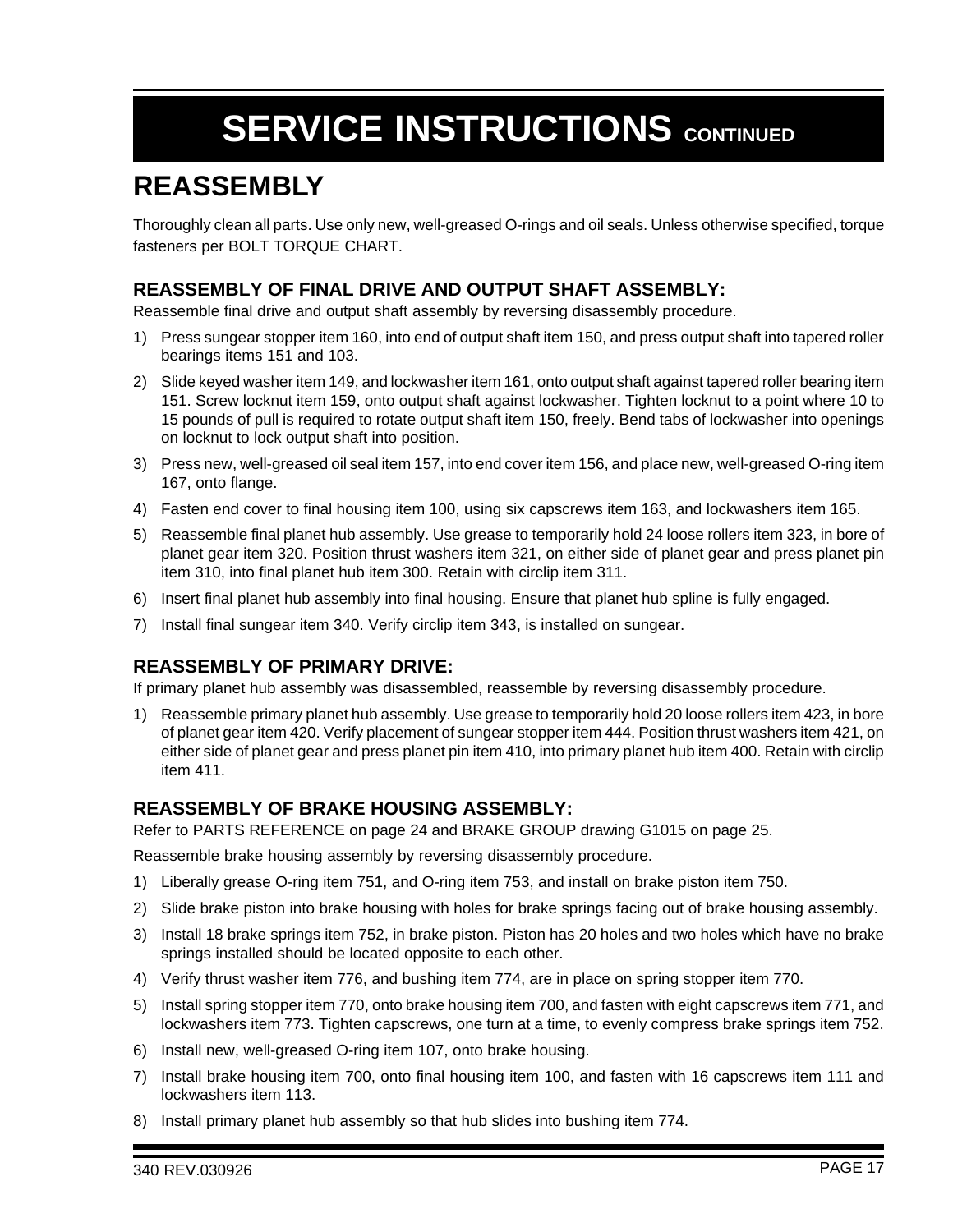- 9) Insert primary sungear item 440, in opening between three primary planet gears item 420.
- 10) Place thrust bearing item 617 (held between two thrust washers item 615), into bore of primary planet hub item 400.
- 11) Fasten internal gear item 430, onto connecting shaft item 600, using circlip item 431.
- 12) Verify placement of needle bearing item 603, in connecting shaft item 600. Install sprag clutch item 723, and sprag clutch aligner item 724, into connecting shaft.
- 13) Install internal gear item 430, through center of piston item 750, and interlock gear teeth with three planet gears item 420. Ensure that end of connecting shaft item 600, is through center of thrust washers item 615.
- 14) Install motor drive shaft item 730, into connecting shaft item 600, so that circlip item 727, comes into contact with sprag clutch aligner item 724.
- 15) Slide brake hub item 720, onto connecting shaft spline and secure with circlip item 721.



#### **INCORRECT ASSEMBLY OF THE FRICTION PLATE AND DIVIDER PLATE STACK WILL REDUCE BRAKING CAPACITY AND ALLOW THE LOAD TO DROP, CAUSING PROPERTY DAMAGE, SEVERE INJURY OR DEATH. REASSEMBLY PER INSTRUCTIONS.**

- 16) Starting and finishing with a divider plate, alternately install 13 divider plates item 713, and 12 friction plates item 715. Install brake spacer item 712, into brake housing.
- 17) Install motor drive shaft spacer item 732, onto motor drive shaft item 730.
- 18) Liberally grease three new O-rings item 801, and install into recesses on motor adaptor item 800. Install new well-greased O-ring item 707, on flange of motor adaptor.
- 19) Slide hydraulic motor assembly onto splined end of motor drive shaft item 730, and line up pressure transfer holes of brake housing and motor adaptor. Install 12 capscrews item 537, and lockwashers item 773. Tighten one turn at a time to evenly compress springs.

#### **REASSEMBLY OF HYDRAULIC MOTOR:**

Refer to PARTS REFERENCE on page 26 and MOTOR GROUP drawing G1078 on page 27.

If hydraulic motor was disassembled, proceed with reassembly as follows:

- 1) Clean all parts thoroughly before reassembly and apply grease liberally to all seals. Use only new seals (seal kit Part No. 23117) for hydraulic motor.
- 2) Install two new teflon seals item 887, on each thrust plate item 885. Press one thrust plate, together with two teflon seals, onto bearings item 875, installed in motor adaptor item 800.
- 3) Install new, well-greased gasket seal item 869, on each side of gear housing item 861. Slide gear housing together with gasket seals, onto motor adaptor, lined up on two dowel pins. Tap on tight using soft-headed hammer.
- 4) Install gear set item 881, in gear housing (longer gear with internal spline goes into top position).
- 5) Press other thrust plate, complete with two new teflon seals item 887, onto bearings installed in port end cover.
- 6) Install port end cover item 870, together with two bearings item 875, and new ring seal item 877, onto gear housing, lined up on two dowel pins item 865. Tap on tight using a soft-headed hammer. Install and lightly torque eight hex capscrews item 951, and lockwashers item 953, to approximately 50 ft-lb (70 Nm).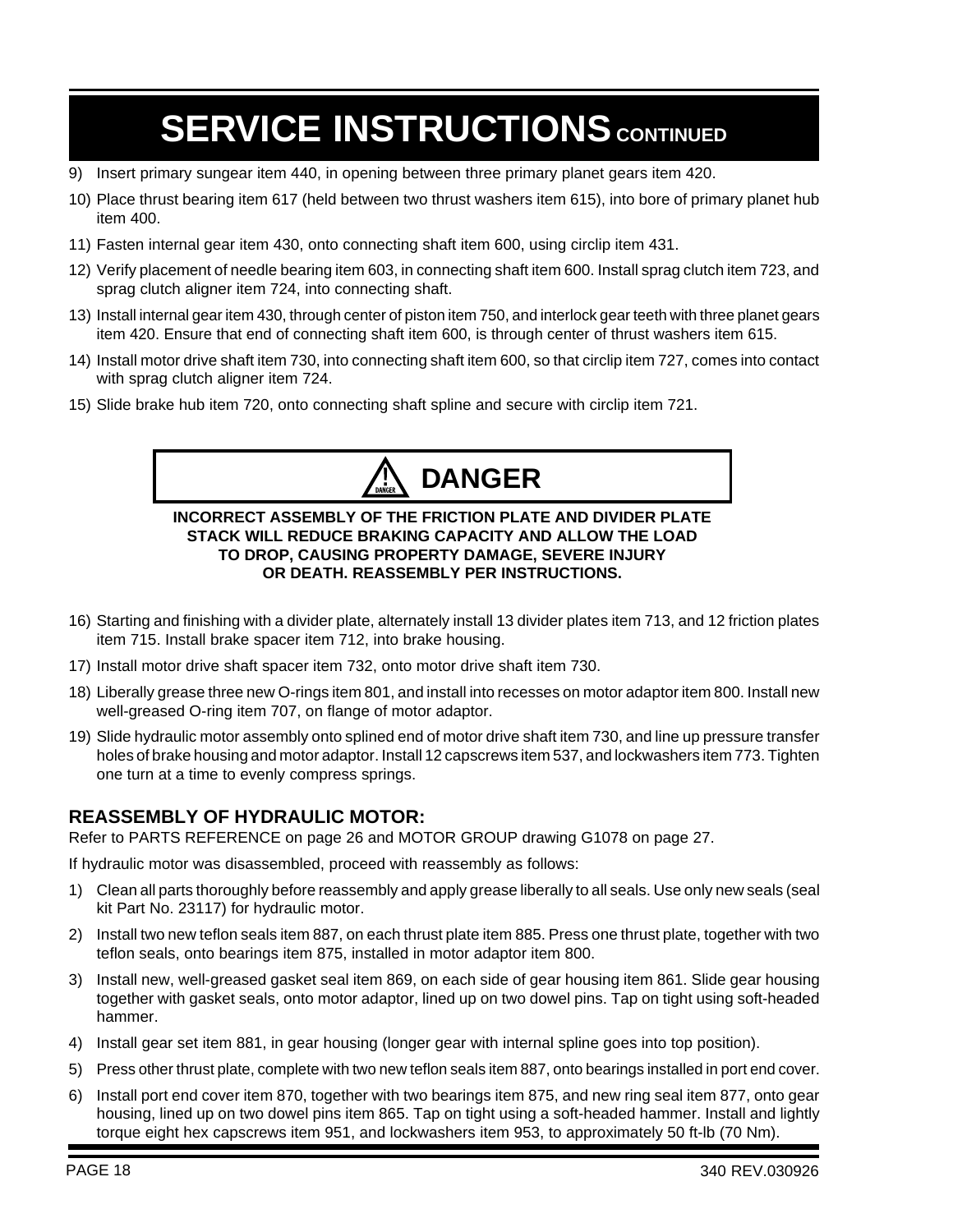- 7) Plumb Planematic assembly to hydraulic supply and torque motor capscrews according to following procedure:
	- Ensure that circulation supply flow is being supplied to the brake housing.
	- Run Planematic, with no load, in hoisting direction at reduced speed (approximately 30% of maximum hydraulic volume).
	- With Planematic running, evenly tighten eight capscrews item 951, to 200 ft-lb (271 Nm).
	- Test motor operation by running Planematic drive at full speed in both directions.
- **IMPORTANT:** After performing any service or repair work, reinstall Planematic according to INSTALLATION INSTRUCTIONS. Before operating Planematic, ensure that circulation oil is being supplied to brake housing. If an internal circulation model, fill with hydraulic oil through the uppermost drain port before running. To ensure proper reassembly, run Planematic in both directions without load. To ensure proper reinstallation, refer to test procedures described in INSTALLATION and OPERATING INSTRUCTIONS.



**LIFTING A LOAD WITH A NEWLY SERVICED PLANEMATIC WILL ENABLE AN INSTALLATION OR SERVICE PROBLEM TO GO UNDETECTED AND ALLOW THE LOAD TO DROP CAUSING PROPERTY DAMAGE, SEVERE INJURY OR DEATH. TO ENSURE PROPER REINSTALLATION, REFER TO PROCEDURES AND TESTS DESCRIBED IN "INSTALLATION" AND "OPERATING INSTRUCTIONS".**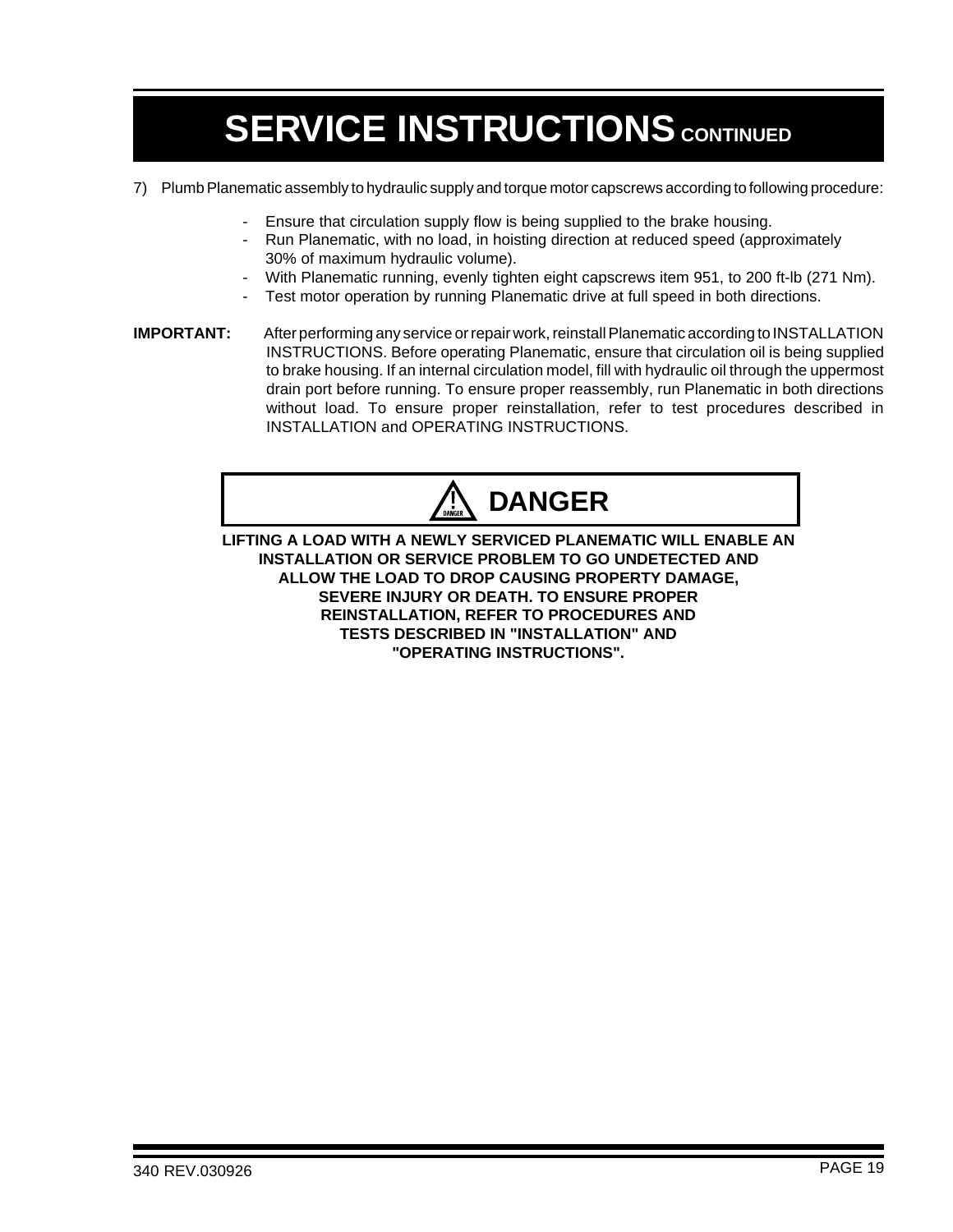# **RECOMMENDED MAINTENANCE**

In order to maintain the PULLMASTER Planematic drive in peak operating condition at all times, it is recommended that the following preventive maintenance procedure is carried out every 12 months or 500 operating hours, whichever occurs first.

- 1) Disconnect all hydraulic connections and remove the Planematic drive from its mounting.
- 2) Disassemble the Planematic drive in accordance with the SERVICE INSTRUCTIONS.
- 3) Discard and replace all O-rings and oil seals.
- 4) Inspect all parts for wear and replace if necessary.
- 5) Clean all parts thoroughly with solvent before reassembly.
- 6) Follow INSTALLATION and OPERATING INSTRUCTIONS when returning Planematic drive to its mounting.

When ordering parts for the PULLMASTER Planematic drive, always quote the complete model and serial numbers of the unit.

**MODEL NO. \_\_\_\_\_\_\_\_\_\_\_\_\_\_\_\_\_\_\_\_\_**

**SERIAL NO. \_\_\_\_\_\_\_\_\_\_\_\_\_\_\_\_\_\_\_\_\_**

PULLMASTER WINCH CORPORATION reserves the right to change specifications and the design of PULLMASTER Planematic drives at any time without prior notice and without incurring any obligations.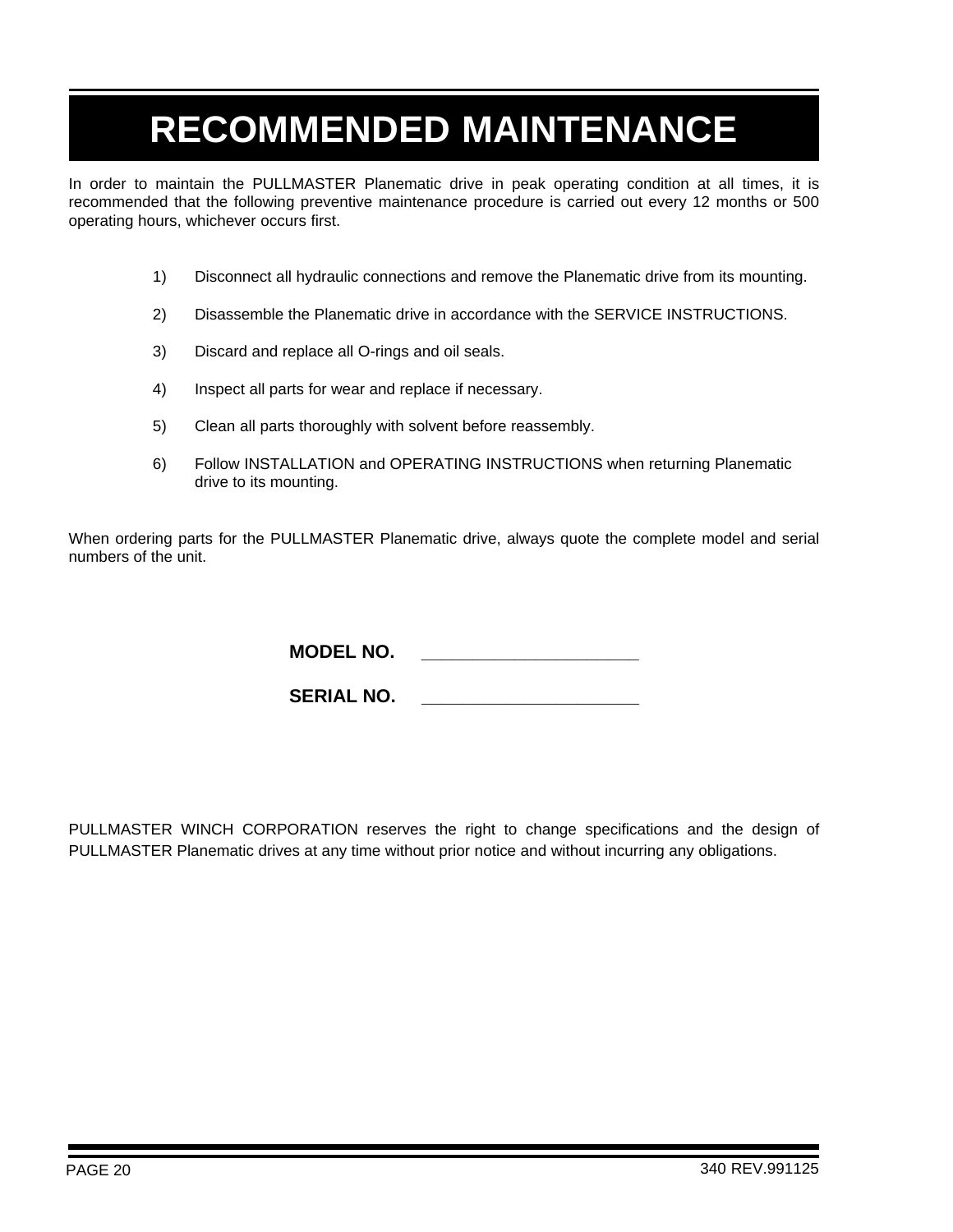## **ASSEMBLY DRAWING**

G1015-B, G1016-A & G1078-B

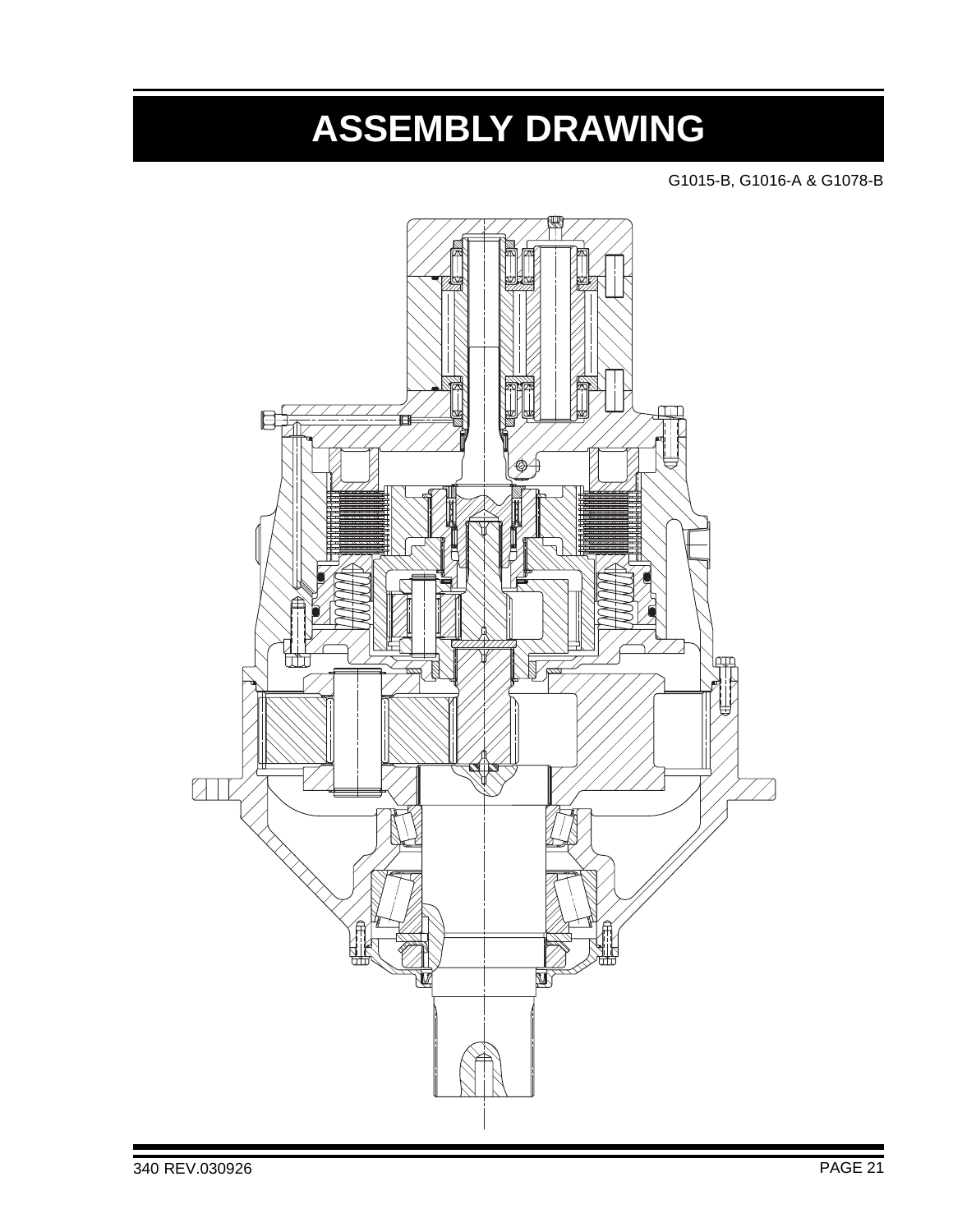# **PARTS REFERENCE - FINAL DRIVE**

| <b>ITEM NO.</b>                                                                                                                                                                           | QTY.                                                                                                                            | PART NO.                                                                                                                                                                                                                      | <b>DESCRIPTION</b>                                                                                                                                                                                                                                                                                                                                                                                                                                                                                                                                                                                                                                                                                                                                                                                                                                                        |
|-------------------------------------------------------------------------------------------------------------------------------------------------------------------------------------------|---------------------------------------------------------------------------------------------------------------------------------|-------------------------------------------------------------------------------------------------------------------------------------------------------------------------------------------------------------------------------|---------------------------------------------------------------------------------------------------------------------------------------------------------------------------------------------------------------------------------------------------------------------------------------------------------------------------------------------------------------------------------------------------------------------------------------------------------------------------------------------------------------------------------------------------------------------------------------------------------------------------------------------------------------------------------------------------------------------------------------------------------------------------------------------------------------------------------------------------------------------------|
| 100<br>103<br>107<br>149<br>150<br>151<br>152<br>153<br>154<br>155<br>156<br>157<br>159<br>160<br>161<br>163<br>165<br>167<br>300<br>310<br>311<br>313<br>320<br>321<br>323<br>340<br>343 | 1<br>1<br>1<br>1<br>1<br>1<br>1<br>1<br>1<br>1<br>1<br>1<br>1<br>1<br>6<br>6<br>1<br>1<br>3<br>3<br>3<br>3<br>6<br>72<br>1<br>1 | 21855<br>25938<br>25340<br>26007<br>$\star$<br>25932<br>*<br>$\star$<br>21860<br>25937<br>25939<br>20450<br>25940<br>25034<br>25025<br>25190<br>21857<br>20406<br>25199<br>25199<br>20405<br>25167<br>25297<br>21876<br>25242 | <b>FINAL HOUSING</b><br><b>BEARING - TAPERED ROLLER</b><br>O-RING -281 15"ID 1/8"CS<br><b>WASHER KEYED TIMKEN K91522</b><br><b>OUTPUT SHAFT</b><br>BEARING - TAPERED ROLLER SKF #32222<br><b>FLANGE</b><br><b>CAPSCREW</b><br><b>FLANGE CAP</b><br><b>LOCKWASHER</b><br><b>END COVER</b><br>OIL SEAL<br><b>LOCKNUT TIMKEN #TAN22</b><br><b>SUNGEAR STOPPER</b><br><b>LOCKWASHER TIMKEN #WH22</b><br>CAPSCREW - HEX HEAD 5/16 - 18 NC X 1.00 GRADE 5<br>LOCKWASHER 5/16"<br>O-RING -90 DURO 171 8"ID 3/32"CS<br><b>FINAL PLANET HUB</b><br><b>FINAL PLANET PIN</b><br>CIRCLIP ROTOR CLIP SH-168<br>CIRCLIP ROTOR CLIP SH-168<br><b>FINAL PLANET GEAR</b><br>THRUST WASHER TORRINGTON #TRB 2840<br>LOOSE ROLLER TORRINGTON #G613 - Q<br><b>FINAL SUNGEAR</b><br><b>CIRCLIP ROTOR CLIP SH-206</b><br>* These parts vary according to Output Shaft Code. Refer to APPENDIX A. |
|                                                                                                                                                                                           |                                                                                                                                 |                                                                                                                                                                                                                               |                                                                                                                                                                                                                                                                                                                                                                                                                                                                                                                                                                                                                                                                                                                                                                                                                                                                           |

Refer to PAGE 26 for Planematic drive seal kit and PAGE 21 for ASSEMBLY DRAWING.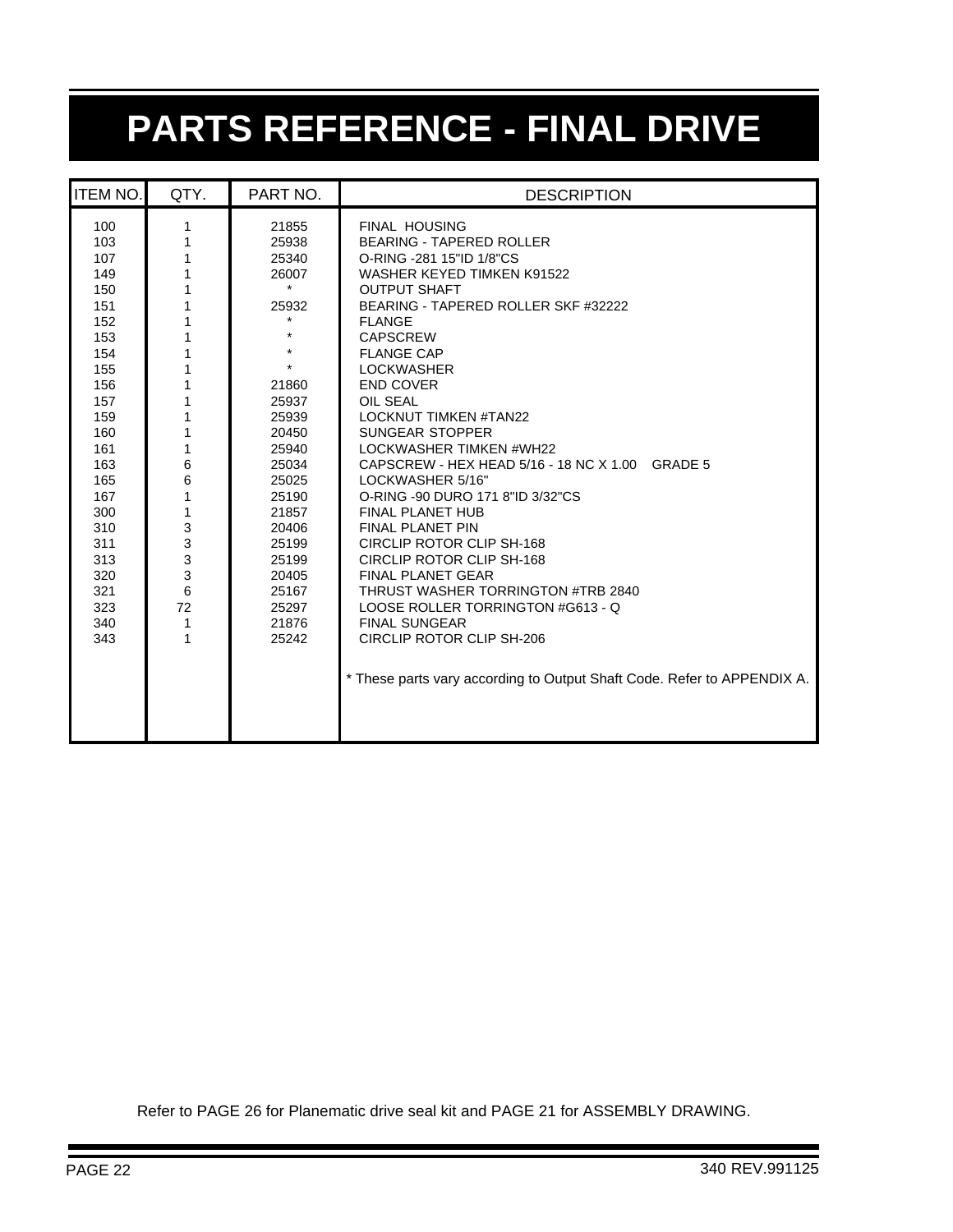### **FINAL DRIVE GROUP**

G1016-A



Group drawings may reference more parts than are actually present in a specific assembly. Parts that are referenced on the drawing but are not on the PARTS REFERENCE list should be ignored.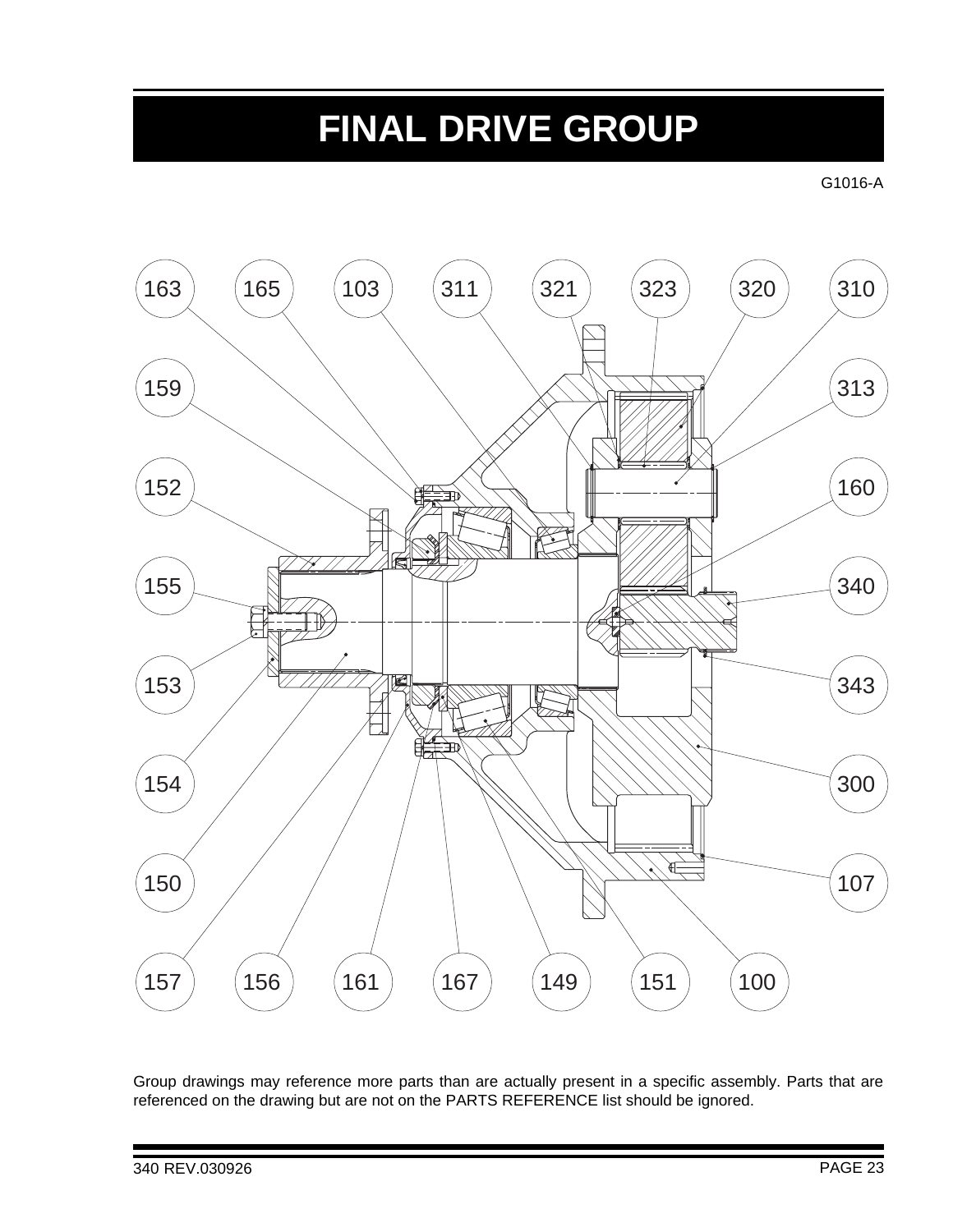# **PARTS REFERENCE - BRAKE GROUP**

| <b>ITEM NO.</b>                                                                                                                                                                                                                                                        | QTY.                                                                                                                                                                                                                                                   | PART NO.                                                                                                                                                                                                                                                                                                                                                    | <b>DESCRIPTION</b>                                                                                                                                                                                                                                                                                                                                                                                                                                                                                                                                                                                                                                                                                                                                                                                                                                                                                                                                                                                                                                                                                                                                                                                    |
|------------------------------------------------------------------------------------------------------------------------------------------------------------------------------------------------------------------------------------------------------------------------|--------------------------------------------------------------------------------------------------------------------------------------------------------------------------------------------------------------------------------------------------------|-------------------------------------------------------------------------------------------------------------------------------------------------------------------------------------------------------------------------------------------------------------------------------------------------------------------------------------------------------------|-------------------------------------------------------------------------------------------------------------------------------------------------------------------------------------------------------------------------------------------------------------------------------------------------------------------------------------------------------------------------------------------------------------------------------------------------------------------------------------------------------------------------------------------------------------------------------------------------------------------------------------------------------------------------------------------------------------------------------------------------------------------------------------------------------------------------------------------------------------------------------------------------------------------------------------------------------------------------------------------------------------------------------------------------------------------------------------------------------------------------------------------------------------------------------------------------------|
| 111<br>113<br>400<br>410<br>411<br>413<br>420<br>421<br>423<br>430<br>431<br>440<br>444<br>600<br>603<br>615<br>617<br>700<br>703<br>707<br>712<br>713<br>715<br>720<br>721<br>723<br>724<br>727<br>743<br>750<br>751<br>752<br>753<br>770<br>771<br>773<br>774<br>776 | 16<br>16<br>1<br>$\ensuremath{\mathsf{3}}$<br>3<br>$\mathsf 3$<br>$\mathsf 3$<br>6<br>60<br>1<br>1<br>1<br>1<br>1<br>1<br>$\mathbf 2$<br>1<br>1<br>1<br>1<br>1<br>13<br>12<br>1<br>1<br>1<br>1<br>1<br>1<br>1<br>1<br>18<br>1<br>1<br>8<br>8<br>1<br>1 | 25259<br>25037<br>21871<br>20369<br>25004<br>25091<br>20370<br>25068<br>25270<br>20411<br>25338<br>21877<br>20419<br>21880<br>25361<br>25755<br>25756<br>21862<br>25347<br>25339<br>21885<br>25305<br>25304<br>21879<br>25369<br>25303<br>20421<br>25335<br>25481<br>21884<br>25343<br>20413<br>25342<br>21869<br>25158<br>25014<br>25873<br>21801<br>23141 | CAPSCREW-HEX HEAD 3/8 - 16NC X 1.50 GRADE 5<br>LOCKWASHER 3/8"<br>PRIMARY PLANET HUB<br>PRIMARY PLANET PIN<br>CIRCLIP ROTOR CLIP C-87<br>CIRCLIP ROTOR CLIP SH-87<br><b>PLANET GEAR</b><br>THRUST WASHER TORRINGTON #TRA 1423<br>LOOSE ROLLER 5/32 X 1.25 TORRINGTON #E151-Q<br><b>INTERNAL GEAR</b><br>CIRCLIP ROTOR CLIP SH-300<br>PRIMARY SUNGEAR<br><b>SUNGEAR STOPPER</b><br><b>CONNECTING SHAFT</b><br>NEEDLE BEARING TORRINGTON #B-3012<br>THRUST WASHER TORRINGTON #TRA 3648<br>THRUST BEARING TORRINGTON #NTA 3648<br><b>BRAKE HOUSING</b><br>PLASTIC CAPLUG 1 NPT<br>O-RING -278 12"ID 1/8"CS<br><b>BRAKE SPACER</b><br>DIVIDER PLATE<br><b>FRICTION PLATE</b><br><b>BRAKE HUB</b><br><b>CIRCLIP ROTOR CLIP SH-387</b><br><b>SPRAG CLUTCH</b><br><b>SPRAG CLUTCH ALIGNER</b><br>CIRCLIP ROTOR CLIP SH-196<br>PIPE PLUG 1 NPT SOC HD<br><b>PISTON</b><br>O-RING -90 DURO -451 11"ID 1/4"CS<br><b>BRAKE SPRING</b><br>O-RING -90 DURO -452 11-1/2"ID 1/4"CS<br><b>SPRING STOPPER</b><br>CAPSCREW - HEX HEAD 1/2 - 13NC X 1.75 GRADE 5<br>LOCKWASHER 1/2"<br><b>BUSHING</b><br><b>THRUST WASHER</b><br>PLANEMATIC DRIVE SEAL KIT, CONSISTS OF ITEMS:<br>107, 157, 167, 707, 751, 753, AND 801. |

#### Refer to PAGE 21 for ASSEMBLY DRAWING.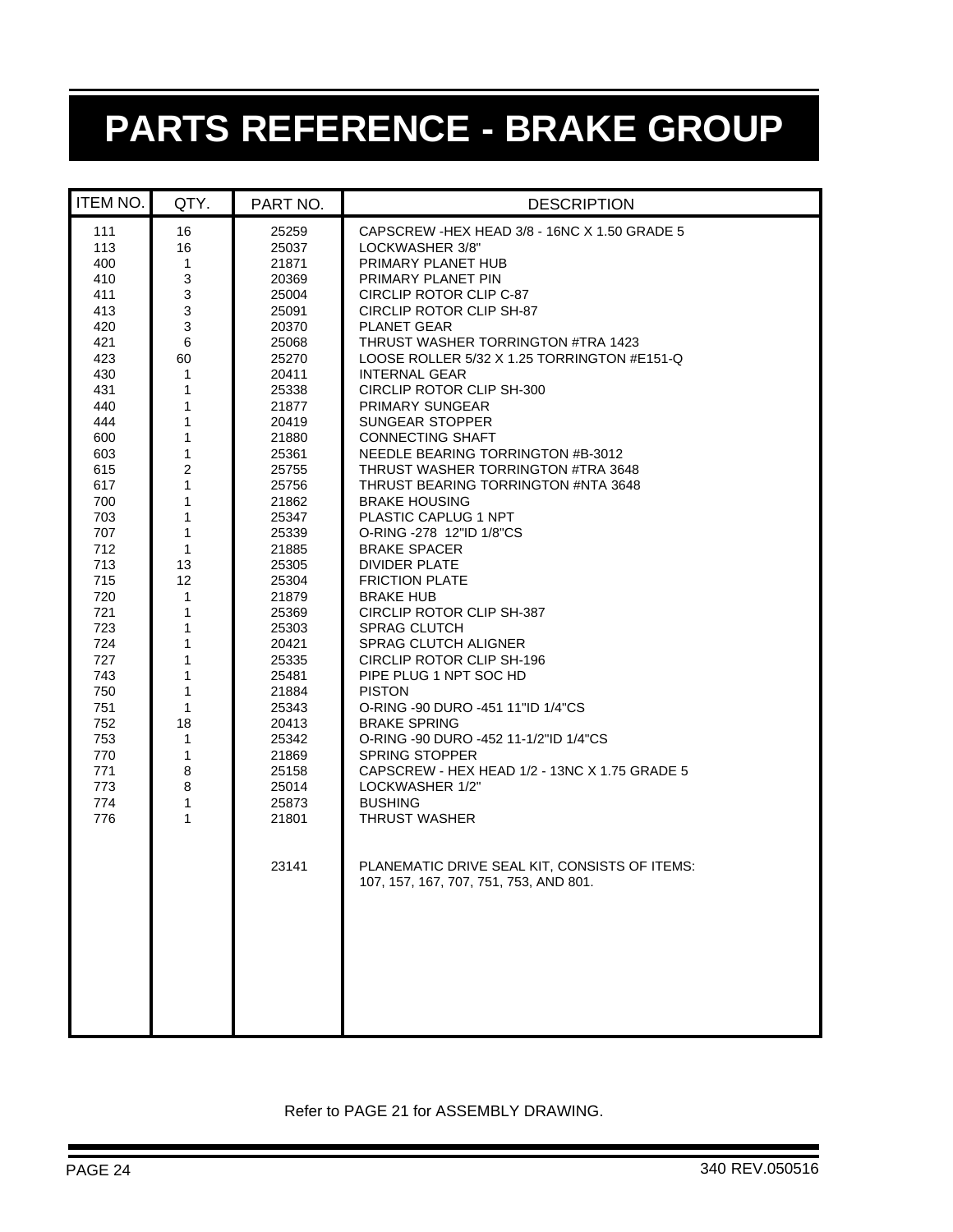# **PARTS REFERENCE - BRAKE GROUP**

G1015-B



Group drawings may reference more parts than are actually present in a specific assembly. Parts that are referenced on the drawing but are not on the PARTS REFERENCE list should be ignored.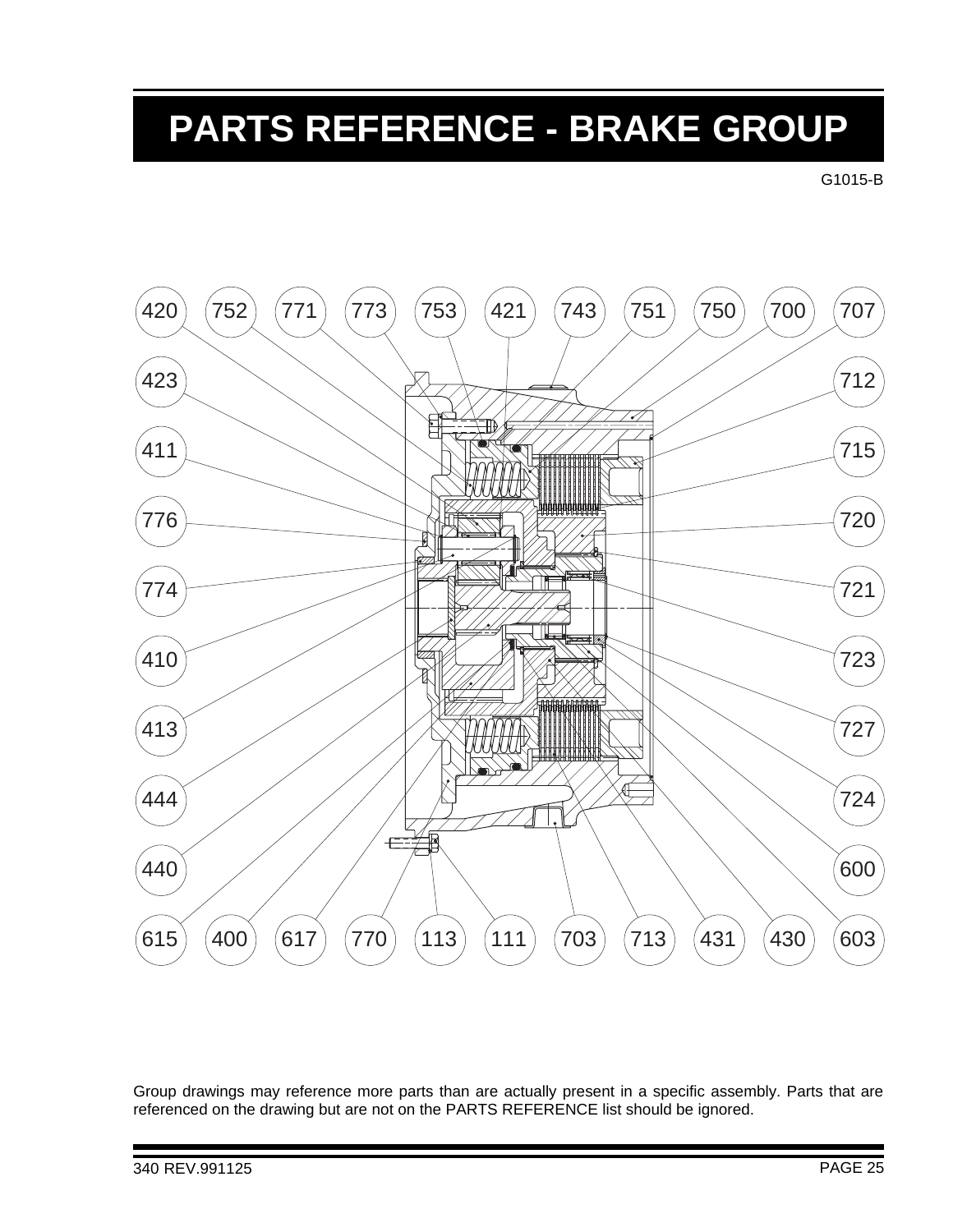# **PARTS REFERENCE - MOTOR GROUP**

| <b>ITEM NO.</b>                                                                                                                                                                                  | QTY.                                                                                                                                                                                                                                                           | PART NO.                                                                                                                                                                                                                                                                | <b>DESCRIPTION</b>                                                                                                                                                                                                                                                                                                                                                                                                                                                                                                                                                                                                                                                                                                                                                                                                                                                                                                                                          |
|--------------------------------------------------------------------------------------------------------------------------------------------------------------------------------------------------|----------------------------------------------------------------------------------------------------------------------------------------------------------------------------------------------------------------------------------------------------------------|-------------------------------------------------------------------------------------------------------------------------------------------------------------------------------------------------------------------------------------------------------------------------|-------------------------------------------------------------------------------------------------------------------------------------------------------------------------------------------------------------------------------------------------------------------------------------------------------------------------------------------------------------------------------------------------------------------------------------------------------------------------------------------------------------------------------------------------------------------------------------------------------------------------------------------------------------------------------------------------------------------------------------------------------------------------------------------------------------------------------------------------------------------------------------------------------------------------------------------------------------|
| 537<br>730<br>732<br>733<br>773<br>800<br>801<br>802<br>805<br>806<br>807<br>809<br>813<br>861<br>865<br>869<br>870<br>875<br>877<br>881<br>885<br>887<br>899<br>929<br>950<br>951<br>953<br>955 | 12<br>1<br>1<br>$\mathbf{1}$<br>12<br>$\mathbf{1}$<br>3<br>$\mathbf{1}$<br>$\overline{c}$<br>1<br>1<br>1<br>1<br>1<br>4<br>2<br>1<br>4<br>2<br>$\mathbf{1}$<br>$\overline{c}$<br>4<br>$\overline{\mathbf{c}}$<br>1<br>$\mathbf{1}$<br>8<br>8<br>$\overline{2}$ | 25081<br>21875<br>22223<br>25942<br>25014<br>20401<br>25127<br>$\star$<br>25040<br>$\star$<br>$\star$<br>25031<br>25350<br>25356<br>25348<br>26443<br>25352<br>25646<br>25645<br>25644<br>25647<br>25031<br>$\star$<br>$\star\star$<br>25357<br>25325<br>25559<br>23117 | CAPSCREW - HEX HEAD 1/2 - 13NC X 1.50 GRADE 5<br><b>MOTOR DRIVE SHAFT</b><br>MOTOR DRIVE SHAFT SPACER<br>NEEDLE BEARING TORRINGTON #F-3516<br>LOCKWASHER 1/2"<br><b>MOTOR ADAPTOR</b><br>O-RING -90 DURO -013 7/16"ID 1/16"CS<br>PIPE PLUG 1/8 NPT<br>PIPE PLUG 1/4 NPT SOC HD<br><b>GEAR HOUSING</b><br>DOWEL PIN<br>SEAL - GASKET<br>PORT END COVER WITH PLUGS (ITEM 899)<br><b>BEARING - ROLLER</b><br><b>SEAL - RING</b><br>GEAR SET-086<br><b>THRUST PLATE</b><br><b>SEAL - TEFLON</b><br>PIPE PLUG 1/4 NPT SOC HD<br><b>MOTOR SUB-ASSY</b><br>CAPSCREW - HEX HEAD 5/8 - 11NC X 6.75 GRADE 5<br>WASHER<br>PLASTIC CAPLUG 2.0"<br>MOTOR SEAL KIT, CONSISTS OF ITEMS:<br>869, 877 AND 887.<br>These parts and descriptions vary according to Brake Code.<br>Refer to APPENDIX B.<br>** ITEM 950, MOTOR SUB-ASSY, CONTAINS ITEMS:<br>733, 800, 802, 805, 806, 807, 809, 813, 861, 865, 869,<br>870, 875, 877, 881, 885, 887, 899, 929, 951, 953, AND 955. |

Refer to PAGE 24 for Planematic drive seal kit and PAGE 21 for ASSEMBLY DRAWING.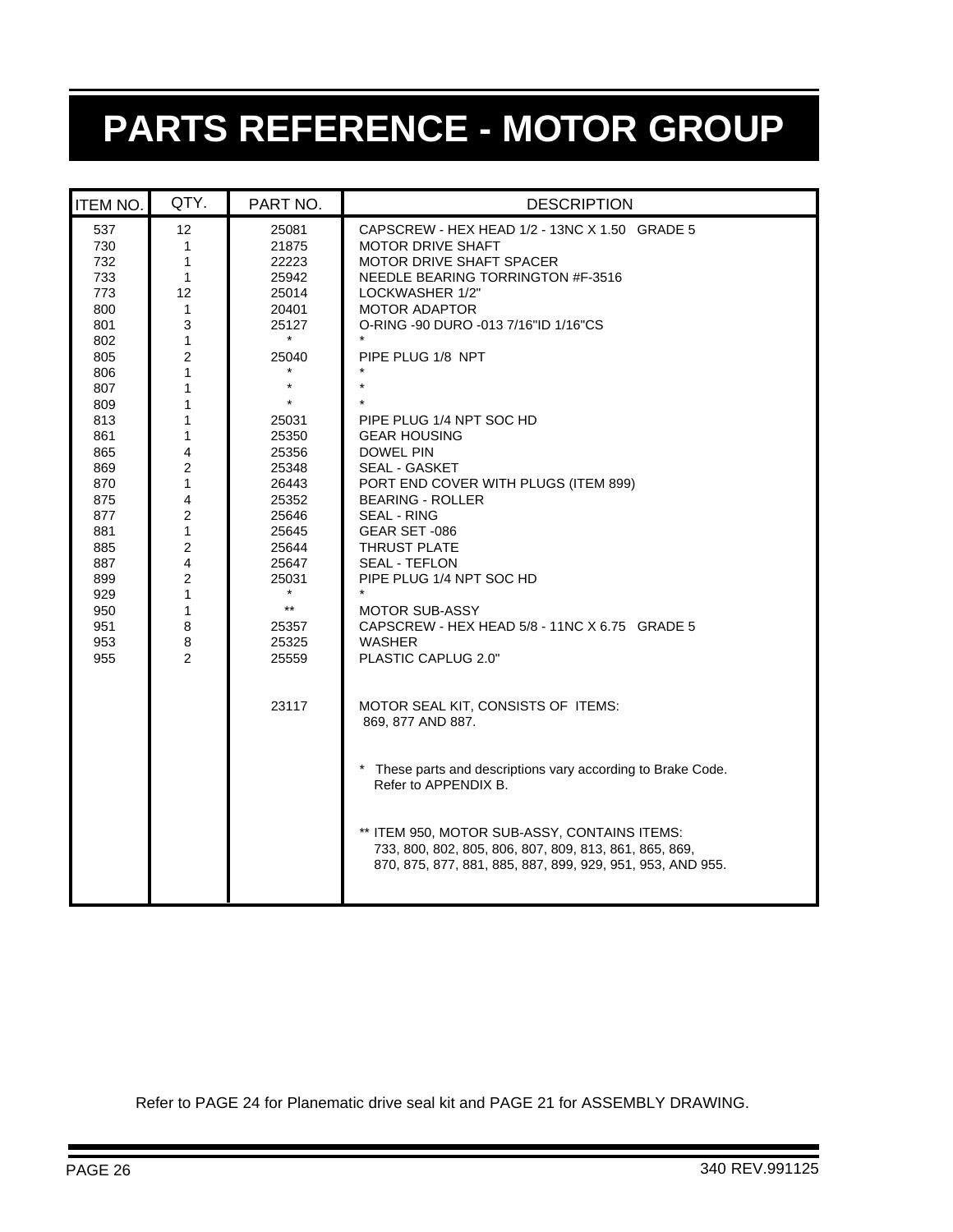## **MOTOR GROUP**

G1078-B



Group drawings may reference more parts than are actually present in a specific assembly. Parts that are referenced on the drawing but are not on the PARTS REFERENCE list should be ignored.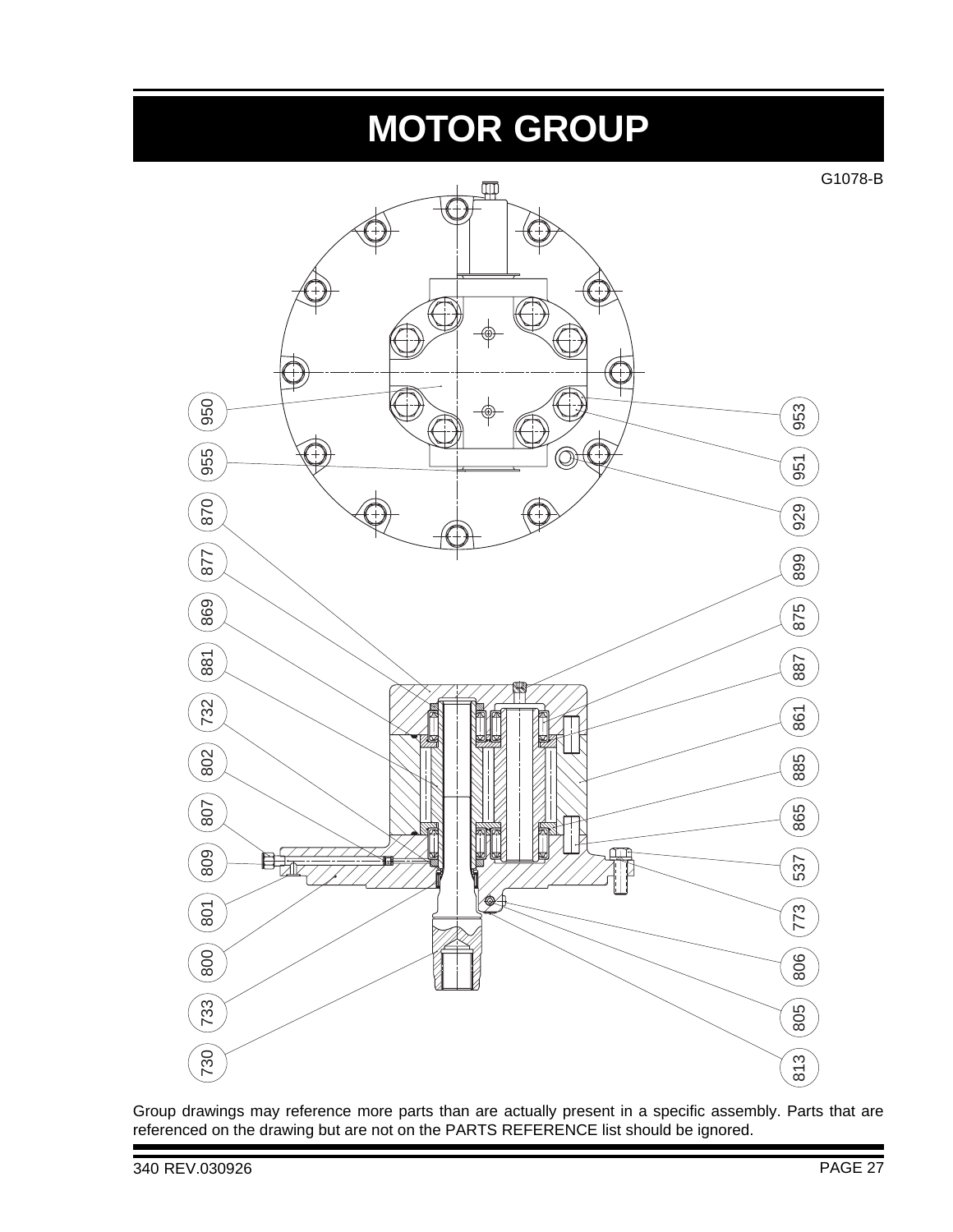## **INSTALLATION DRAWING**

I1012-C



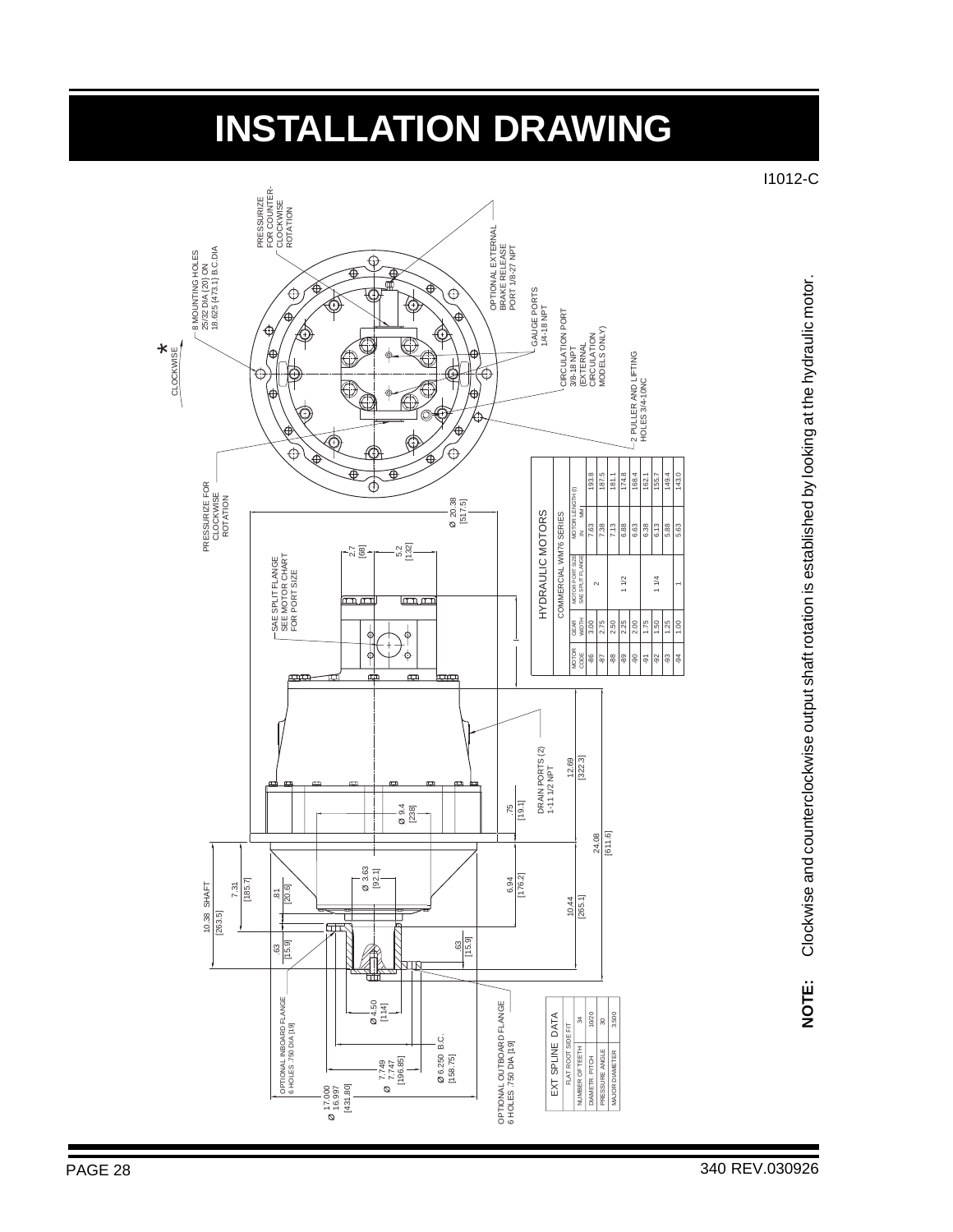# **APPENDIX A**

|             | <b>PART</b>         | <b>OUTPUT SHAFT CODE</b> |                    |       |       |       |  |  |  |
|-------------|---------------------|--------------------------|--------------------|-------|-------|-------|--|--|--|
| <b>ITEM</b> |                     | $-1$                     | $-2$               | - 3   | - 4   | - 5   |  |  |  |
| NO.         | <b>DESCRIPTION</b>  |                          | <b>PART NUMBER</b> |       |       |       |  |  |  |
| 150         | <b>OUTPUT SHAFT</b> | 22164                    | 23018              | 22164 | 22164 | 22569 |  |  |  |
| 150A        | <b>KEY</b>          | N/A                      | 23019              | N/A   | N/A   | N/A   |  |  |  |
| 152         | <b>FLANGE</b>       | N/A                      | N/A                | 21856 | 21874 | N/A   |  |  |  |
| 153         | <b>CAPSCREW</b>     | N/A                      | N/A                | 25139 | 25139 | N/A   |  |  |  |
| 154         | <b>FLANGE CAP</b>   | N/A                      | N/A                | 21420 | 21420 | N/A   |  |  |  |
| 155         | <b>LOCKWASHER</b>   | N/A                      | N/A                | 25359 | 25359 | N/A   |  |  |  |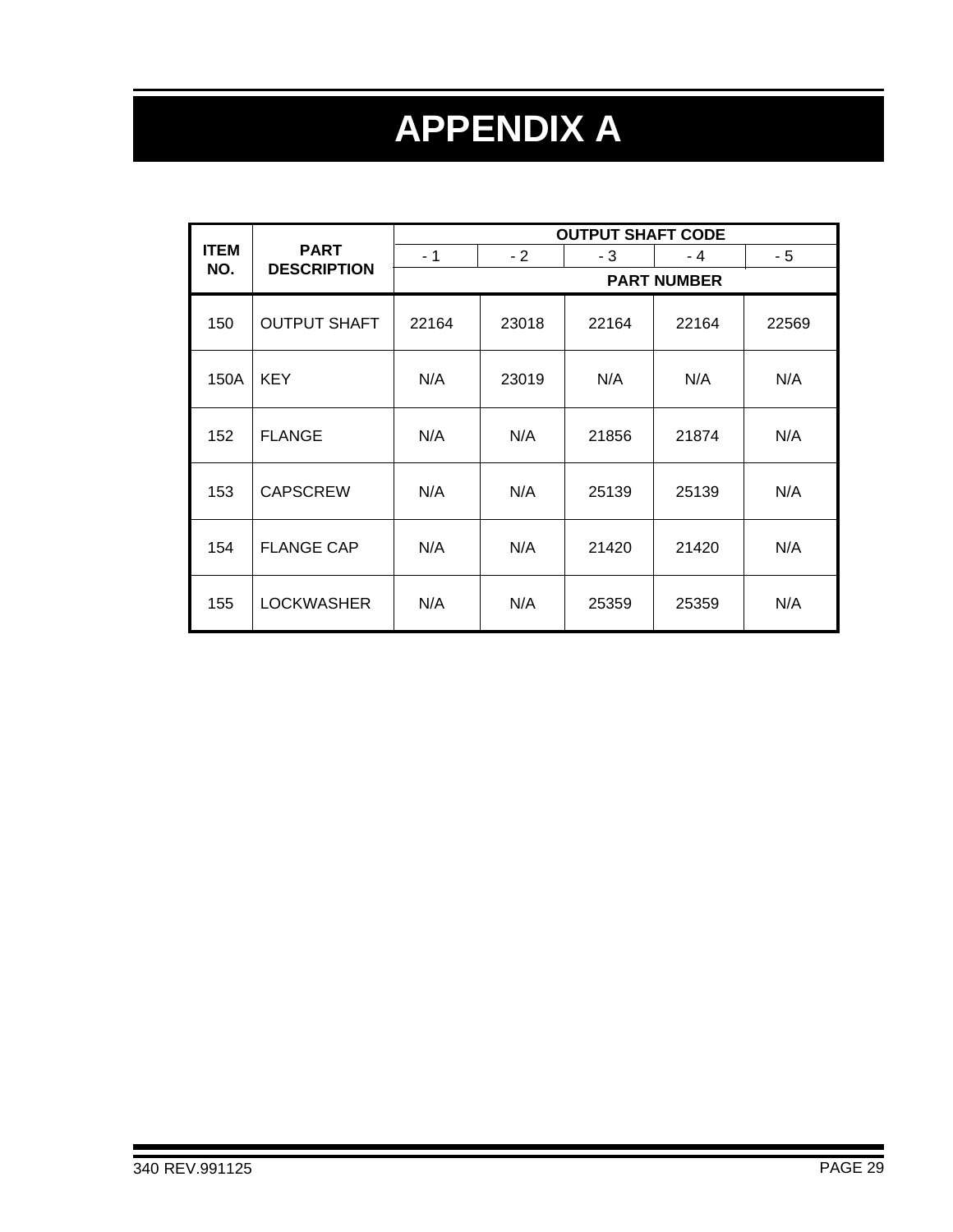# **APPENDIX B**

|     |                                                  | $-3$  | - 4                 | - 5   | $-6$  | $-7$  | $-8$  | - 9   | $-10$ |  |
|-----|--------------------------------------------------|-------|---------------------|-------|-------|-------|-------|-------|-------|--|
| NO. | <b>ITEM</b><br><b>PART</b><br><b>DESCRIPTION</b> |       | <b>PART NUMBERS</b> |       |       |       |       |       |       |  |
| 802 | <b>SHUTTLE</b>                                   | N/A   | 20849               | 20849 | N/A   | N/A   | 20849 | 20849 | N/A   |  |
| 806 | <b>CIRCULATION</b><br>VALVE                      | 20456 | 20456               | 20456 | 20456 | N/A   | N/A   | N/A   | N/A   |  |
| 806 | 1/4-18 NPT<br><b>PIPE PLUG</b>                   | N/A   | N/A                 | N/A   | N/A   | 25031 | 25031 | 25031 | 25031 |  |
| 807 | 1/8-27 NPT<br>PIPE PLUG                          | 25040 | N/A                 | N/A   | 25040 | 25040 | N/A   | N/A   | 25040 |  |
| 807 | 1/8-27 NPT<br>PIPE ADAPTOR                       | N/A   | 25622               | 25622 | N/A   | N/A   | 25622 | 25622 | N/A   |  |
| 809 | $1/8$ NPT<br><b>CAPLUG</b>                       | N/A   | 25374               | 25374 | N/A   | N/A   | 25374 | 25374 | N/A   |  |
| 929 | 3/8 NPT<br><b>CAPLUG</b>                         | N/A   | N/A                 | N/A   | N/A   | 26276 | 26276 | 26276 | 26276 |  |
| 929 | 3/8-18 NPT<br>PIPE PLUG                          | 25085 | 25085               | 25085 | 25085 | N/A   | N/A   | N/A   | N/A   |  |
| 950 | <b>MOTOR</b><br>SUB-ASSY                         | 22041 | 22404               | 22405 | 22042 | 22043 | 22406 | 22407 | 22044 |  |

**BRAKE CODE**

 $\overline{\phantom{0}}$ 

h

F